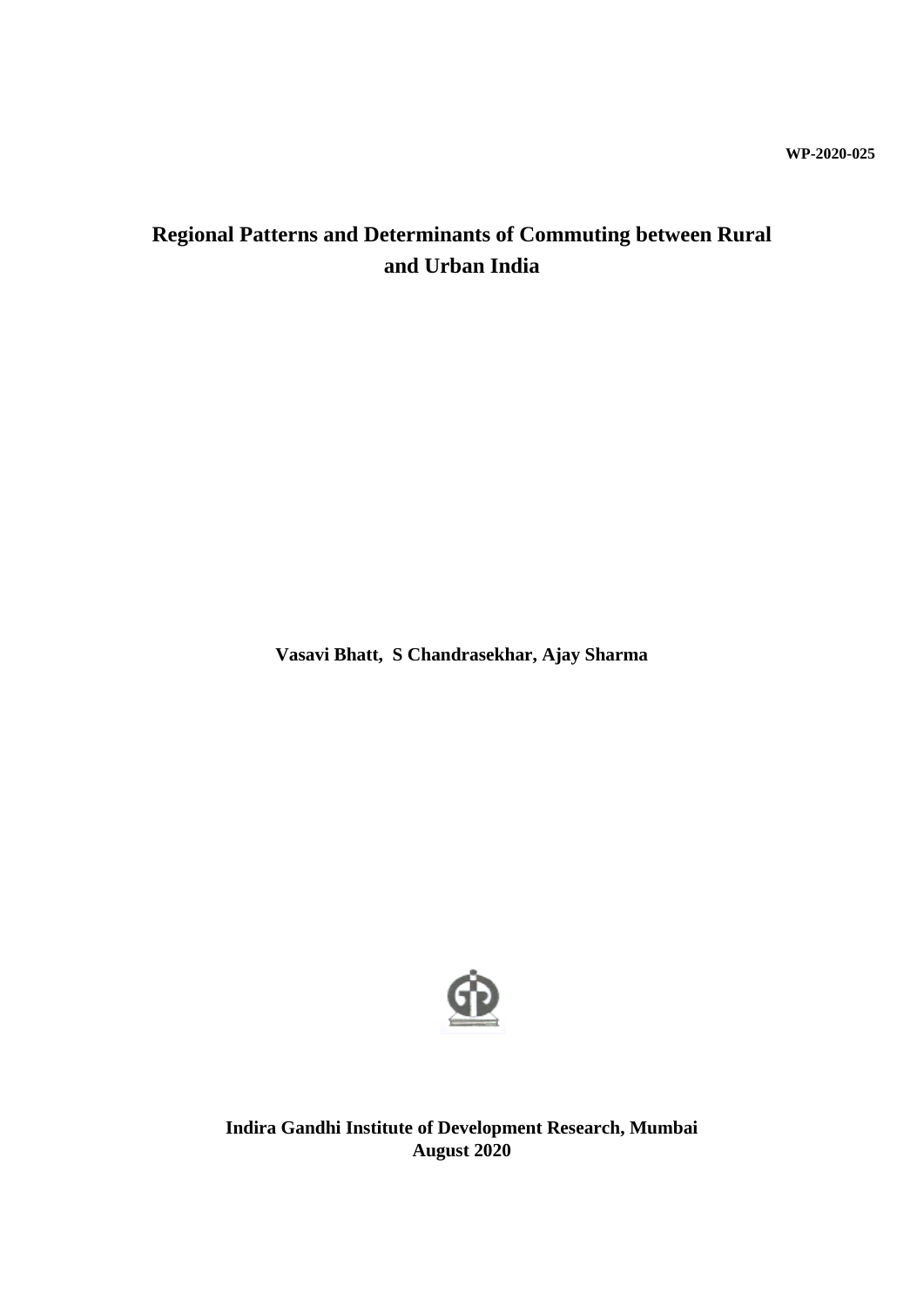## **Regional Patterns and Determinants of Commuting between Rural and Urban India**

### **Vasavi Bhatt, S Chandrasekhar, Ajay Sharma**

Email(corresponding author): chandra@igidr.ac.in

#### **Abstract**

*Despite an increase in the number of workers commuting between rural and urban areas, much of the literature on worker mobility continues to be migration centric. This paper establishes the importance of rural-urban commuting in India. As per estimates from Periodic Labour Force Survey 2018-19, an estimated 18.8 million individuals living in rural are working in urban India and the share of earnings from urban in total non-farm rural earnings is 19.3 percent. Among all rural workers, 7.3 percent are rural-urban commuters while only 2.1 percent of urban workers are urban-rural commuters. We document large variations at the sub-national level. Our results from a multinomial model to understand the factors associated with commuting highlight the importance of lagged regional unemployment rate. A high rural unemployment rate acts as a push factor and a low urban unemployment rate acts as a pull factor for rural-urban commuting. The urbanness of occupations in a region is also an important correlate of commuting. The paper concludes by highlighting the need to prioritize questions in India's labour force survey that would help understand the nature of labour mobility and strength of rural-urban linkages.* 

**Keywords: Labour Mobility, Commuting, Rural–Urban Linkages, Classification of Jobs, India**

**JEL Code: J21, J61, R12, R 23**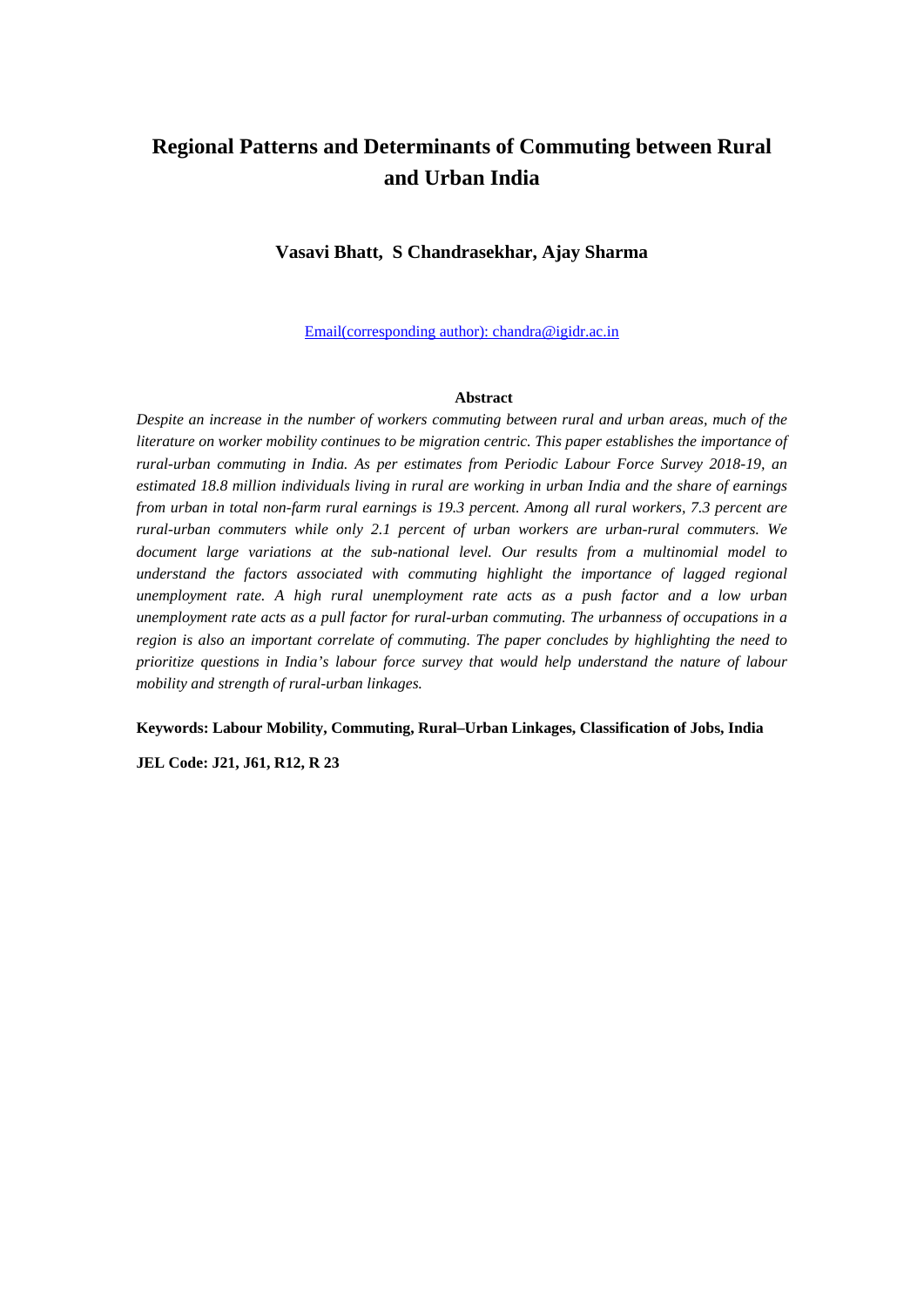### **Regional Patterns and Determinants of Commuting between Rural and Urban India**

Vasavi Bhatt $^1$ , S Chandrasekhar $^2$ , Ajay Sharma $^3$ 

<sup>&</sup>lt;sup>1</sup> Indira Gandhi Institute of Development Research, Mumbai. E-mail: vasavi@igidr.ac.in

<sup>&</sup>lt;sup>2</sup> Indira Gandhi Institute of Development Research, Mumbai. E-mail: <u>chandra@igidr.ac.in</u>

<sup>&</sup>lt;sup>3</sup> Indian Institute of Management, Indore. E-mail: ajays@iimidr.ac.in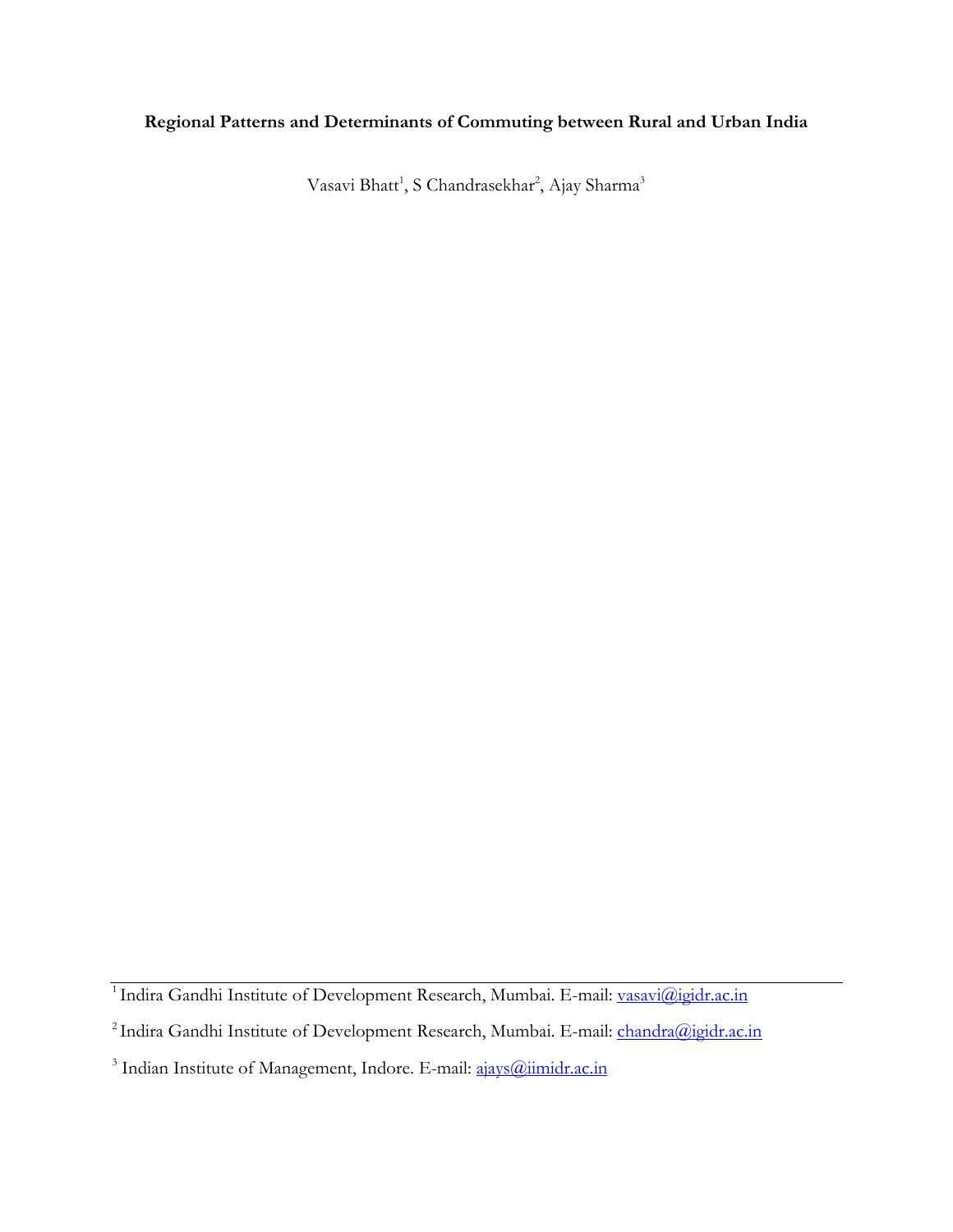### **1. Introduction**

Three key factors, viz. distribution of economic activity and availability of jobs over space, distance between residence and job location, and the wage differential between source and destination, together determine the decision of workers to either migrate or commute. In addition to these factors, access to transportation, time and monetary cost of transport are important correlates of the decision to commute to work. While the theoretical models on place of residence and job location are fairly standard<sup>1</sup>, the empirical literature on commuting, in context of developing countries is fairly limited, especially between rural and urban areas. In fact, to this date, much of the literature on worker mobility continues to be migration centric. This is despite the fact that there has been an increase in the number of workers commuting between rural and urban areas. It is also true that the number of daily commuters is as large if not larger than either seasonal or permanent migrants in any year (Chandrasekhar et al 2017). Additionally with the dependence on non-farm employment and earnings among rural households, commuting has become far more important channel to be understood and facilitated.

This paper is a contribution to the literature on two-way rural-urban commuting by workers. We analyze data from Periodic Labour Force Survey (PLFS) 2018-19 which was conducted by India's National Statistical Office. In 2018-19, we estimate that 18.8 million individuals living in rural areas were working in urban India, for 2.3 million urban workers the place of work was rural and 9.7 and 7.8 million rural and urban workers respectively had no fixed place of work. These estimates of commuting are lower bound estimates since they do not include workers commuting within rural areas or inter-city commuters. The importance of rural-urban commuting is evident from the fact that the share of earnings from urban areas in total non-farm rural earnings is 19.3 percent in 2018- 19.

The phenomenon of rural-urban commuting is evident in a diverse group of developing countries<sup>2</sup>. Various studies have highlighted the importance of proximity to the city for the mobility patterns of rural workers. A recent study in North East Thailand revealed that individuals are willing

 $\overline{\phantom{a}}$ 

<sup>&</sup>lt;sup>1</sup> The theoretical models have sought to explain one-way commuting from residence location in the suburban areas to the central business district (Alonso, 1964; Mills, 1967; Muth, 1969) and commuting patterns in cities with multiple job locations (Brueckner, Thisse, &Zenou, 1999; White, 1988).

<sup>2</sup> See Sharma and Chandrasekhar 2014 for a discussion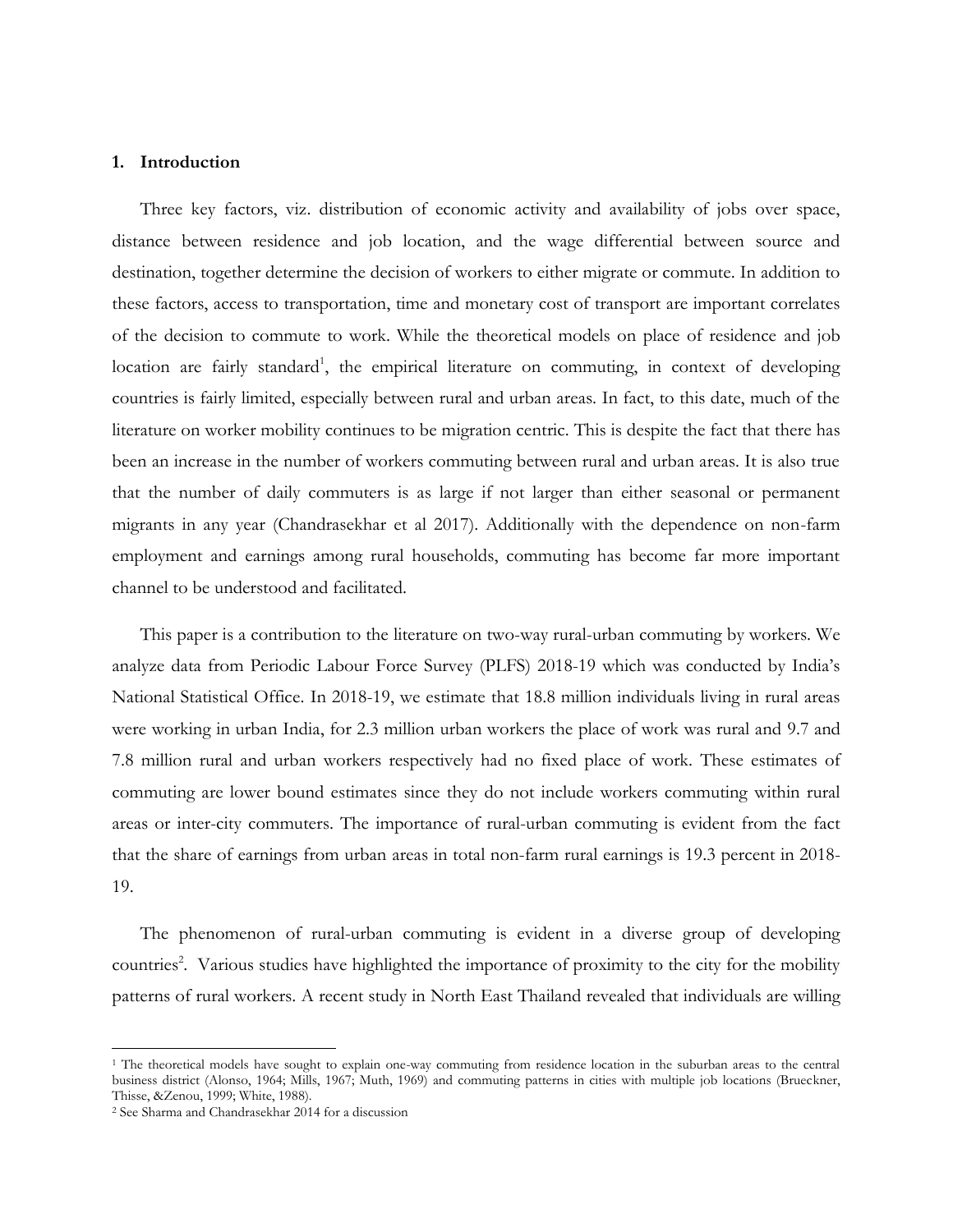to travel up to 20 kilometers from the villages in order to work in the factory clusters (Shirai et al 2019). In Indonesia, rural-urban commuting has been observed within 60-km periphery of industrialized cities (Douglass 2007). A study of two villages from Bihar in India clearly brought out the importance of distance to the city and connectivity (Datta et al. 2014). They find that in Chandkura, a village near Patna, the capital of Bihar, workers were commuting up to 30 km every day while migration was observed in Mahisham, a village which was not near a large city.

Apart from proximity to cities, an important determinant of commuting is the wage gradient, i.e. the extent to which wages decline as distance to the city increases. The wage gradient is also a function of the distribution of jobs by industry and occupations along the rural-urban continuum. Based on analysis of data from India Human Development Survey 2004–2005, Sharma (2016) identifies the following patterns in the context of India. First, in locations closer to the city, one is more likely to observer regular wage or salaried individuals or self-employed rather than workers being engaged in agricultural activities. A stylized fact is that income from non-farm activities decreases as distance from urban settlements increase. This pattern is also observed in other countires. Proximity to urban centers is associated with an increase in non-farm employment in Ghana (Diao et al 2019). Sharma and Chandrasekhar (2016) find that the average wages of rural– urban commuters is the highest followed by workers living and working in rural areas, with rural workers with no fixed place of work having the lowest average wages. Similar results are evident in China. Duvivier et al (2013) find wages to be higher by 15 percent in the vicinity of the city as compared to remote hinterland workers. The wage differential and unemployment rate are related. Sharma and Chandrasekhar (2014) find that regional rural and urban unemployment rates and rural– urban wage differentials are important push and pull factors in the decision to commute.

Another consistent finding across developed and developing countries is the relevance of nature of jobs to commuting decisions. Needless to say, the labour market in developed countries greatly varies from that in developing countries. Workers in developed countries have the flexibility in time and place of work which in turn may influence their commuting patterns (Green et al 1999, Andersson et al 2018). Commuting has been associated with high skilled workers (Artis et al 2000; Andersson et al 2018; Rowe and Bell 2020). Concentration of certain sectors or occupations can influence the commuting behavior in a region. Rowe and Bell (2020) find that in Chile the most important driver of long distance commuting is the location and characteristics of mining and construction sector. In the last three decades, India has seen relocation of investments across the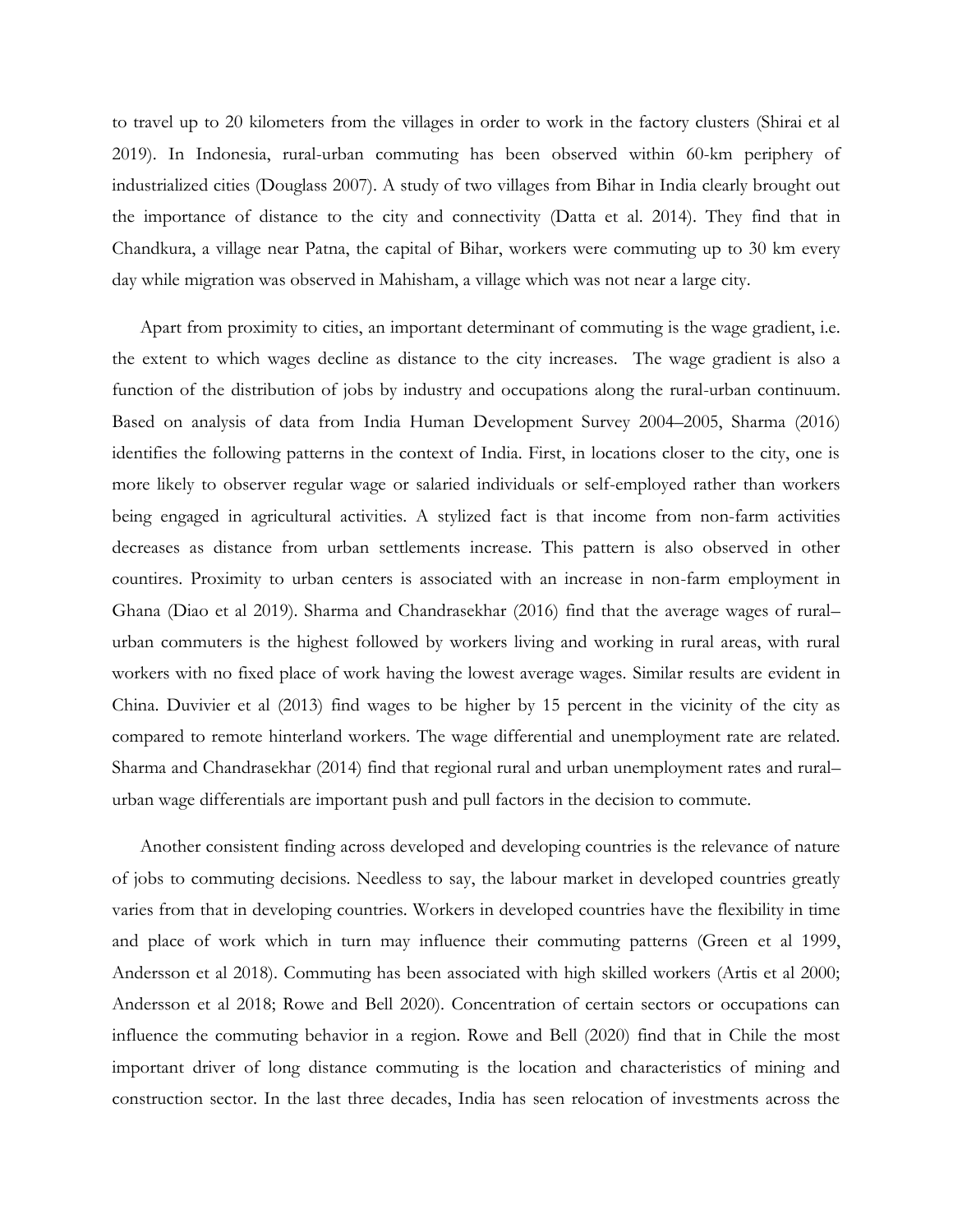rural and the urban (Chakravorty and Lall 2007) resulting in a redistribution of economic activity. These changes can be traced to the process of economic reform ushered in 1991 and in particular relaxation of policies on industrial location. Based on analysis of data from Annual Survey of Industries and Surveys of Unorganized Sector, Ghani et al (2012) find that formal manufacturing has shifted from urban to rural areas and the converse holds for informal manufacturing. Another study finds dispersal of manufacturing activity with some evidence of higher growth in low-density manufacturing districts (Desmet et al 2015). This churning has led to delocalization of jobs, emergence of new centers of activity and led to a myriad of commuting patterns at the sub-national level in India.

While data from cross sectional surveys are useful in establishing patterns in commuting, they lack the richness offered by Census data or panel data. While limited information was collected on commuting as part of Census of India 2011, the developed countries have collected detailed data on commuting as part of successive Censuses. Green and Meyer (1997) who analyze data from Canadian Census 1991 found that rural population had remained constant, job opportunities had declined and this led to workers commuting to urban areas. They refer to the work by Everitt and Gill (1993) who document the emergence of rural 'dormitory towns' where the urban workers lived. While such rich descriptions are not possible in the Indian context with either survey or census data, there are insights available from small area panel studies. Heyer (2013) documents that during the course of development of Tiruppur, in the southern Indian state of Tamil Nadu, as a textile hub, there was a change in land use patterns, villages closer to cities underwent transformations, real estate sector grew and there was an improvement in transport and communications. She characterizes these villages as "important commuter bases for relatively unskilled labour" (p.311). Rural labour comprising first generation non-agricultural workers provided cheap unskilled labour to the textile units since the wages were higher than earnings provided by agriculture.

The above discussion on commuting patterns of workers, especially between rural and urban areas highlights that rural labour market conditions, distribution of economic activities, access to urban areas play an important role in the decision to commute. In this paper, we focus on understanding the patterns and determinants of commuting between rural and urban areas to contribute to the existing literature on mobility of workers in developing counties and to complement the studies on migration patterns in the context of India. For our analysis, we use nationally representative survey data from PLFS for the year 2018-19. The rest of the paper is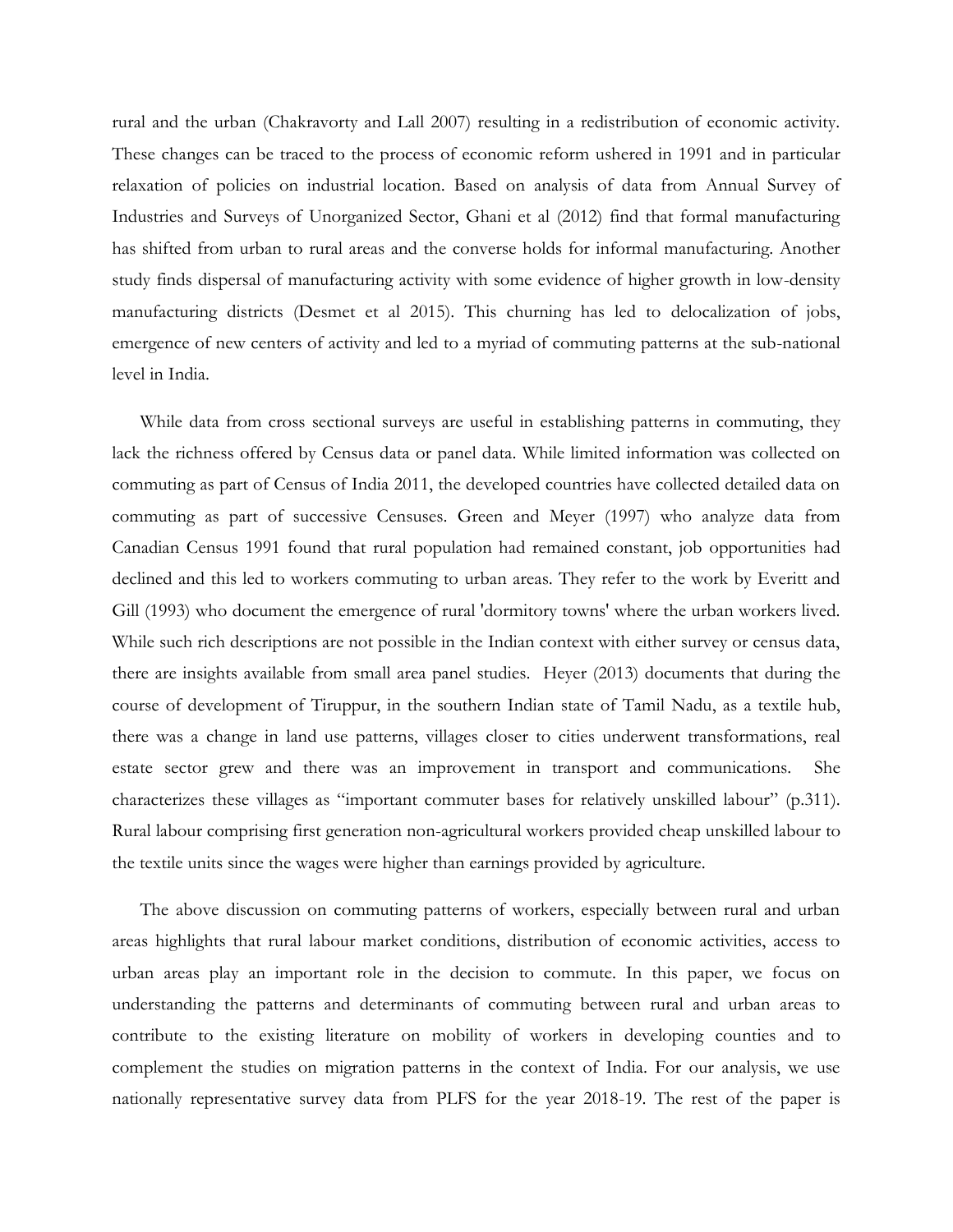structured as follows. In Section 2 we discuss the data set and in Section 3 we provide key estimates and regional patterns of commuting. In Section 4 we describe the empirical model for determinants of commuting and the main results. Section 5 discusses the policy implications and concludes.

In this paper we present regional patterns in commuting in rural and urban India based on analysis of data from PLFS 2018-19. We also seek to understand the correlates of commuting between and rural-urban and urban-rural and characteristics of those without a fixed place of work. This paper is structured as follows. In Section 2 we discuss the data set and in Section 3 we provide key estimates on commuting. In Section 4 we describe the empirical model and the results. Section 5 touches upon the policy implications and concludes.

#### **2. Data**

We use unit level data from PLFS 2018-19. Before proceeding further it would be useful to mention one key feature of the survey. While rural households are visited once during the course of the survey year, the urban households are revisited. The report published by National Statistical Office corresponding to PLFS mentions that indicators like labour force participation rate, worker population ratio, and distribution of workers by principal status, industry of work and occupation of workers, should be calculated using only the data from the first visit for urban households (Table 2, National Statistical Office 2020). Hence the analysis in this paper is based on data from the first visit for both rural and urban households.

The PLFS covered 55,812 rural and 45,767 urban households. Information was canvassed on demographic and other particulars of 239,817 and 180,940 individuals living in rural and urban India respectively. Estimates can be generated from PLFS separately for rural and urban areas of each state. The PLFS is considered by researchers to be representative at the NSS region although NSO does not present estimates at the level of NSS region in its report.

For all members of the household the principal activity status is available. The principal activity status can be broadly grouped into following categories: self-employed, regular salaried/ wage employee, casual wage labour, unemployed, and not in the workforce. The location of place of work is sought only for those engaged in industry groups 014, 016, 017 and divisions 02- 99, i.e. this information is not sought for those who are engaged in growing of perennial or non-perennial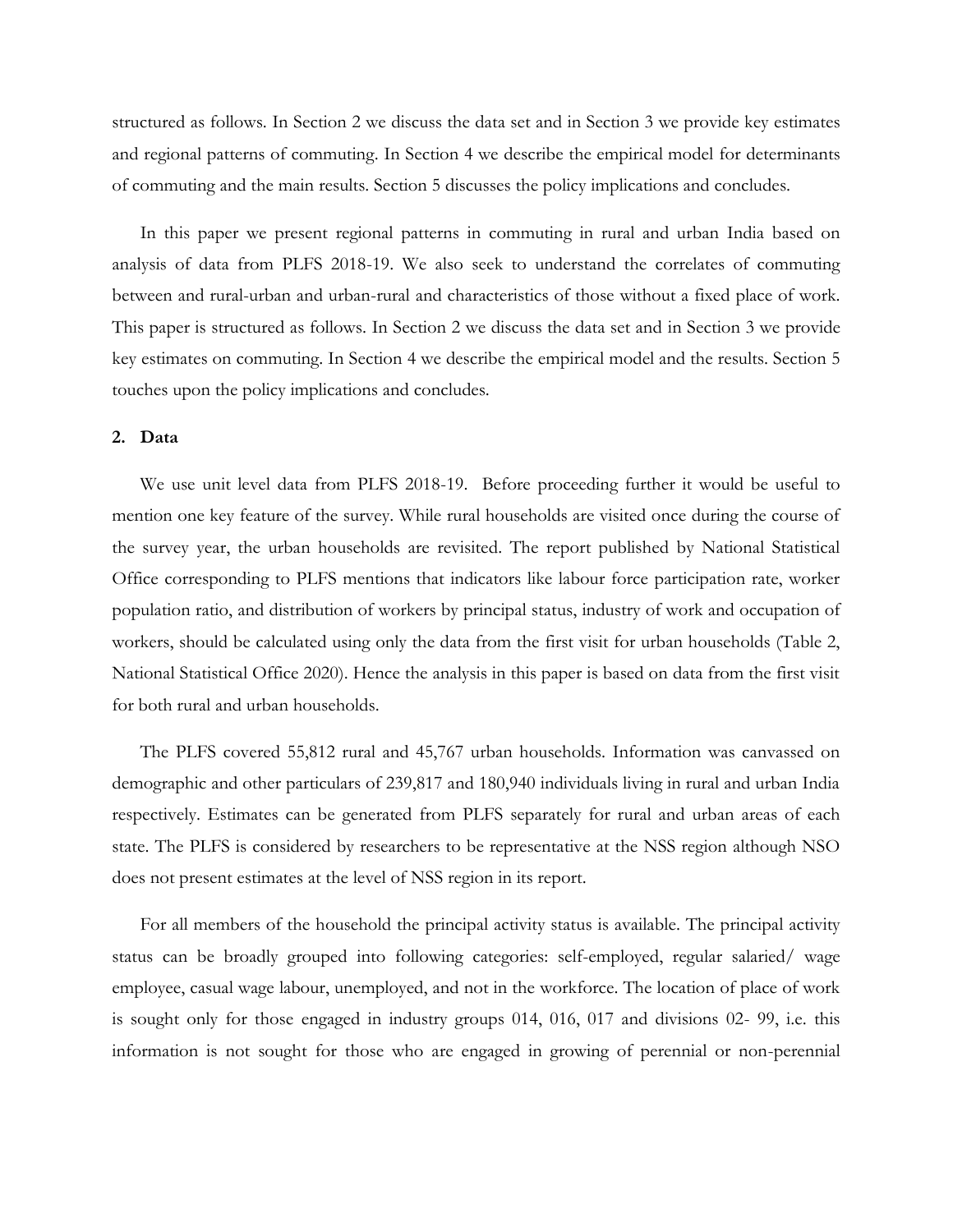crops, plant propagation or mixed farming. In the rest of the paper, we refer to the workers, for whom location of work is a relevant question, as workers not engaged in farming.

The PLFS has information on place of residence of an individual (rural, urban) and the place of work (rural, urban, no fixed place of work). Given this classification, we can group workers in rural and urban India into four mutually exclusive categories (see Table 1). Among all rural resident workers, 7.3 percent are rural-urban commuters while only 2.1 percent of urban resident workers are urban-rural commuters. The share of workers with no fixed place of work is greater in urban than in rural areas.

There has been a large and inconclusive debate on whether estimates from Employment and Unemployment Survey (EUS) 2011-12 and Periodic Labour Force Surveys are comparable or not. Without getting into technicalities of the debate, we believe that it would not be incorrect to compare select estimates of commuting from these two surveys<sup>3</sup>. In Table 1 we have presented the estimates for 2011-12 and PLFS 2018-19. The number of rural-urban commuters has more than doubled and that of rural no fixed place workers increased by nearly two and half times. Since the data pertains to the same decade, it is unlikely that the estimates are affected by reclassification of rural as urban areas or growth of census towns. The distribution of non-farm workers in rural and urban by place of residence and work in each state is given in Appendix Table 1. The change in distribution of non-farm workers by place of residence and place of work across the two years is given in Table 2. Clearly, there is an increase in the share of rural-urban workers from 8 percent to 15.5 percent. The increase is evident across all types of workers, i.e. the self-employed, regular salaried / wage and casual wage labour. There has been a miniscule increase in the share of urbanrural stream among those living in urban areas.

#### **3. Patterns in Commuting**

 $\overline{a}$ 

Having established the increased importance of commuting in the decade of 2010, the ensuing discussion is based on PLFS 2018-19. In the ensuing discussion we focus primarily on the segment of workers for whom the question of commuting is applicable, i.e. workers not engaged in farming.

The construction sector continues to be an important employer and the share of jobs in manufacturing is similar to that of construction. Just over 57 percent of the non-farm workers are

<sup>3</sup> Interestingly, in the PLFS report, the aggregate estimates of PLFS surveys are compared with estimates from earlier rounds of employment and unemployment surveys.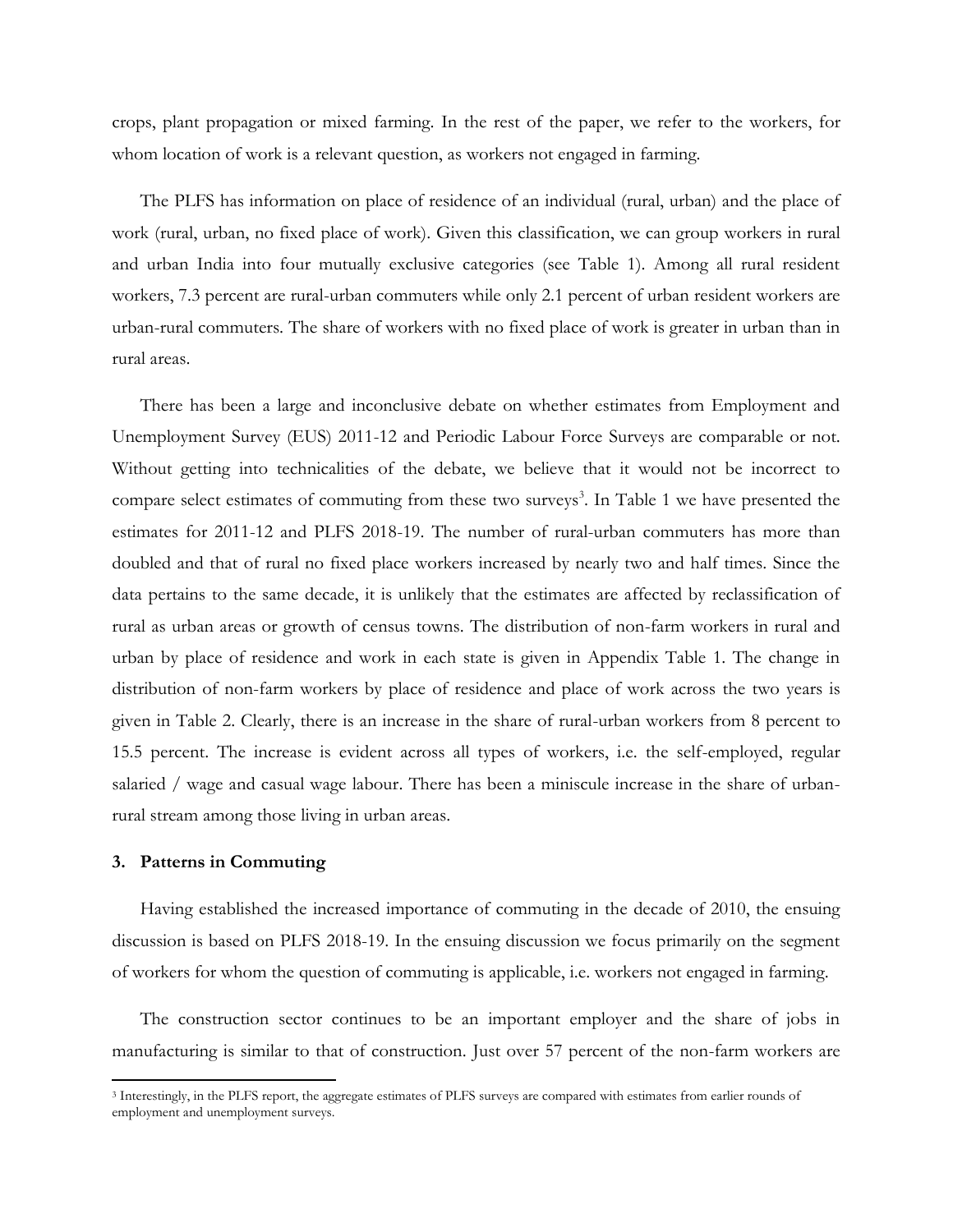employed in construction (Section: F), manufacturing (Section C) and Wholesale and retail trade (Section G) (Figure 1). Nearly 21 percent are employed in transportation and storage (Section H), education (Section P), and agriculture, forestry and fishing & Mining and quarrying (Section A&B).

In Table 3, we provide the distribution of workers by place of residence and location of work within each section of industry. It is not surprising that the proportion of workers without a fixed place of work is miniscule in manufacturing. In contrast, 28 percent of workers engaged in transportation and storage and 13.5 percent of workers in construction do not have a fixed place of work. Among rural and urban workers without a fixed place of work 72 percent and 56 percent respectively are in construction or transportation and storage (Table 4). These averages are in conformity with what one might expect. Rural-urban commuters are present in manufacturing and construction, wholesale and retail trade, transportation and storage and education. We find that 61 percent of rural-urban commuters and 56 percent of urban-rural commuters are employed in manufacturing, wholesale and retail trade and construction (Table 4).

Moving on to individual characteristics the select patterns that merge from the data are as follows. In rural areas, individuals from scheduled tribe household are least likely to commute from rural to urban areas for work. In both rural and urban areas, the share of workers without a fixed place of work is lowest among individuals from other social groups. Men are more likely than women to commute from rural to urban areas. Women are unlikely to be engaged in work which has no fixed place. In rural India, the share of rural-urban commuters is highest among the unmarried. The younger cohort of workers (15-24 years) living in rural India is more likely to commute to urban areas. Three inter-related patterns are evident on association between educational attainment and type of worker (Table 5). First, the proportion of rural-urban commuting workers is the lowest among those who are below primary or not literate and highest in case of those who have completed higher secondary or diploma course or are at least a graduate. Second, as a mirror image, the share of workers who report no fixed place of work is the lowest among who are at least a graduate. Third, in urban India, proportion of workers without a fixed place of work is highest among those who are not literate or below primary.

Among the major states, the share of rural-urban workers engaged in non-farm activities is highest in Haryana followed by Punjab. In Karnataka, Kerala, Tamil Nadu and Uttar Pradesh too the share of rural-urban commuting workers is higher than the national average (Figure 2). We next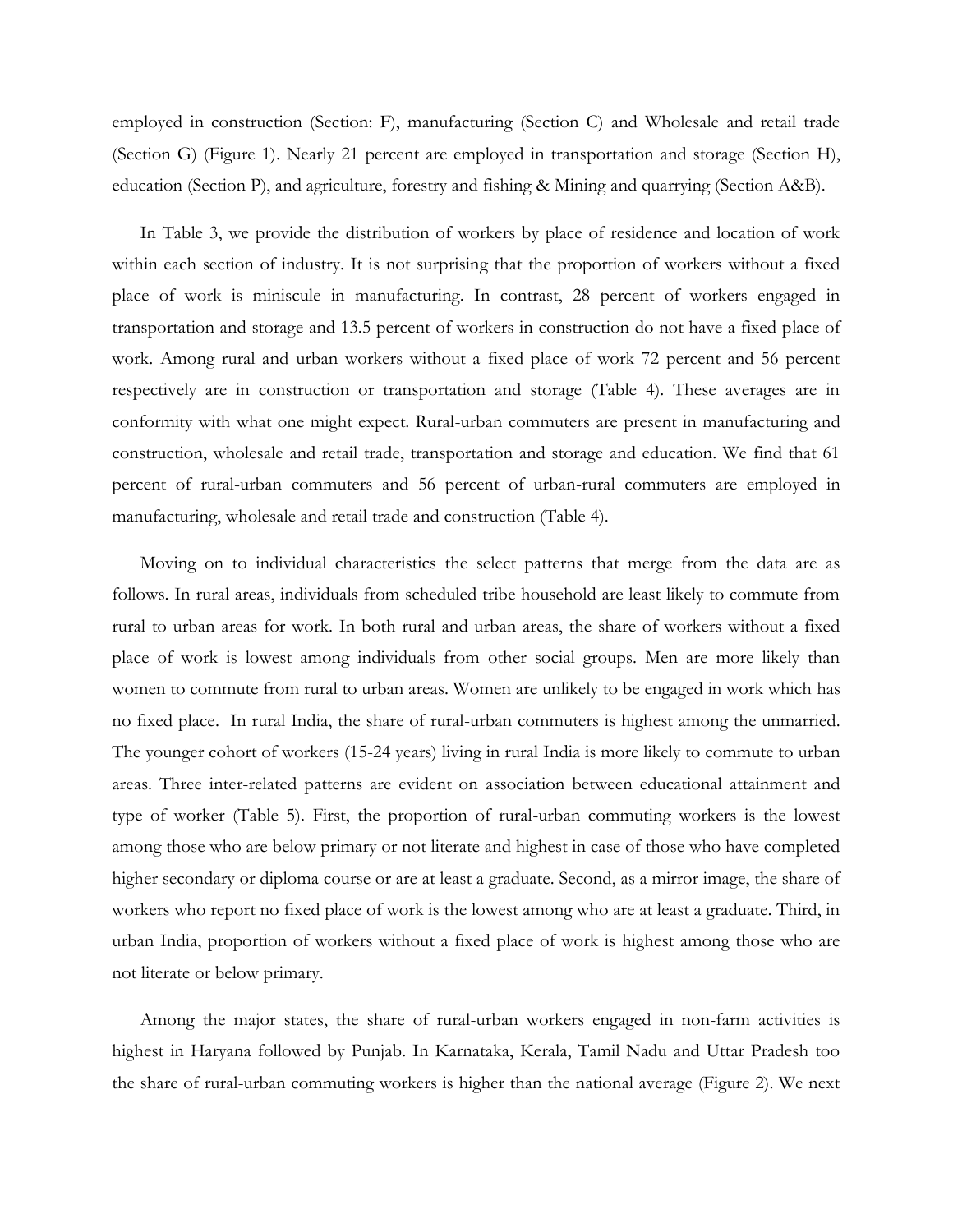highlight the shares of different states in different types of workers. Nineteen states account for nearly 97 percent of total rural-urban commuting workers. Uttar Pradesh and Tamil Nadu account for 15 percent and 11 percent of total rural-urban commuting workers (Figure 3). In fact, five NSS regions account for 27 percent of rural-urban commuters. These regions are Eastern Haryana (061), Northern Upper Ganga Plain Uttar Pradesh (091), Eastern Uttar Pradesh (093), Southern Upper Ganga Plain Uttar Pradesh (095), Northern Bihar (101) and Coastal Northern Tamil Nadu (331). Among the cities which are part of Coastal Northern Tamil Nadu are Chennai, Kancheepuram, and Vellore. Eastern Haryana is well connected with the Delhi and also comprises of industrial ad employment clusters in Ambala, Sonipat, Gurgaon, Karnal etc. Sharma (2017) provides insights on the regional patterns observed in the data from 2011-12 survey. Data limitations constrain us from providing a richer description of observed commuting patterns. Bihar, Rajasthan and Uttar Pradesh account for nearly 36 percent of rural workers with no fixed place of work while Maharashtra, Tamil Nadu and Uttar Pradesh account for over 40 percent of urban workers without a fixed place of work. These patterns are consistent with the share of these groups of states in India's total rural and urban population.

Having discussed key sub-national patterns in commuting and how commuting varies across individuals with different characteristics; we conclude this section by focusing on the importance of rural-urban commuting to total rural earnings. Unlike the EUS which did not collect information on earnings from self-employment, the PLFS collected information on earnings of regular wage / salary, casual labour and self-employment. This permits us to create a more complete picture of the earnings profile. The share of earnings of rural residents from working in rural, urban and having no fixed place of work is 72.8, 19.3 and 7.9 percent respectively. The share of earnings of urban residents from working in rural, urban and having no fixed place of work is 2.3, 92.7 and 5.1 percent respectively. We calculate the share of earnings in each state that can be attributed to commuting. In Figure 2 we present the share of earnings from urban in total rural earnings of the states. What is striking is that the share of rural-urban commuters in non-farm rural workers in each state is less that the share of urban earnings in total rural earnings of each state. The importance of earnings from rural-urban commuting is clearly apparent for Haryana, Punjab and Tamil Nadu. The relative importance of earnings of rural-urban commuters varies across NSS regions (Figure 4).

In Figure 3 we also present the share of each state in all India total earnings from urban in all India total rural earnings. The fact that Uttar Pradesh accounts for the largest share of rural-urban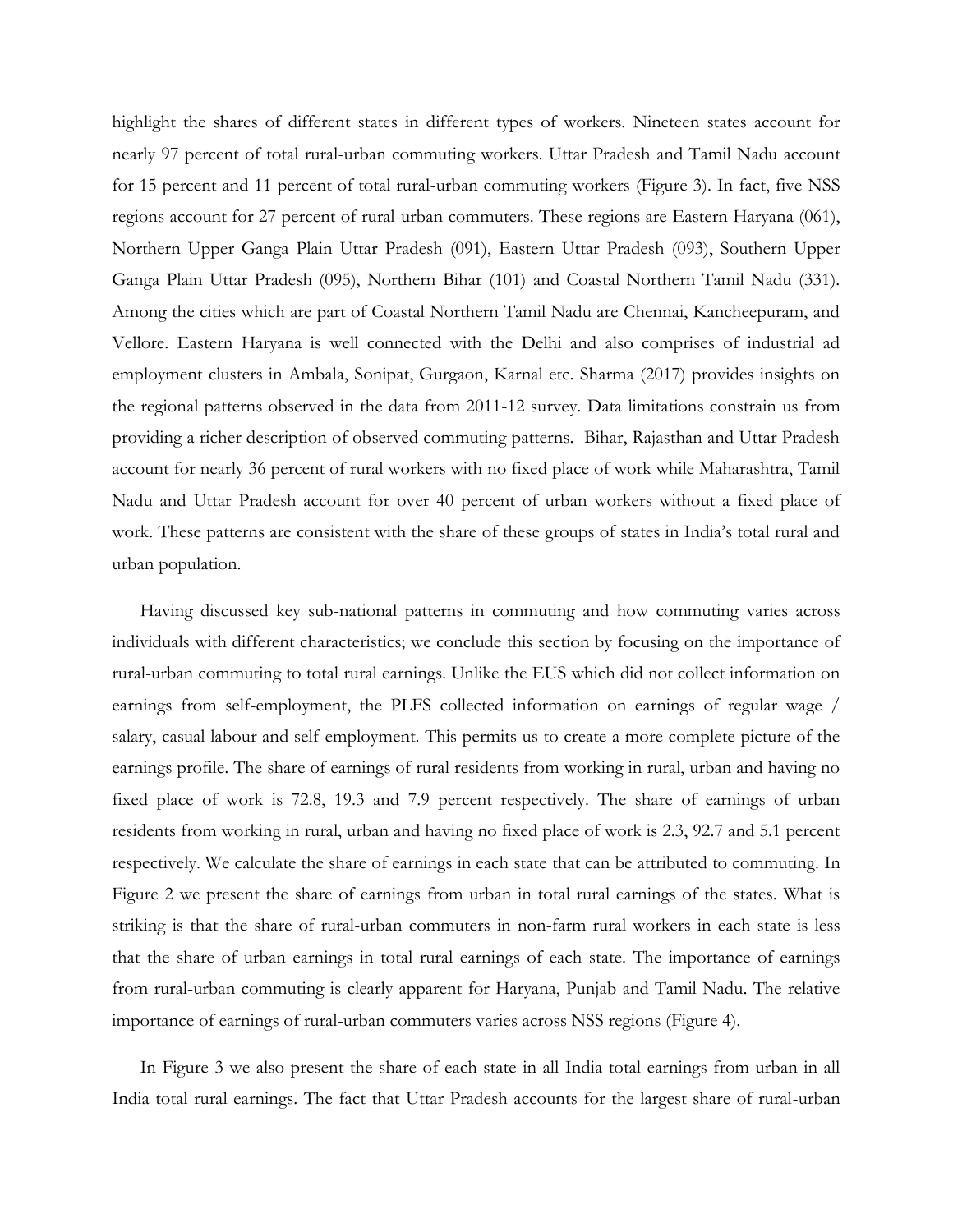commuters is not surprising since it is India's most populous state. The higher shares of Haryana and Tamil Nadu and the relatively lower share of Maharashtra and West Bengal comes as a surprise since the combined rural population of Haryana and Tamil Nadu is lower than that of rural population of either Maharashtra or West Bengal.

Having discussed the regional patterns and characteristics of commuting workers between rural and urban areas, we present an econometric model to identify the determinants of commuting decision by the individuals in rural and urban India.

#### **4. Empirical Model and Results**

We estimate a multinomial model for rural and urban areas separately. For rural areas the outcome variable are, live and work in rural (base category), live in rural but workplace is urban, live in rural and has no fixed place of work. For urban areas the outcome variable are coded as follows: live and work in urban (base category), live in urban but workplace is rural, live in urban and has no fixed place of work.

One might argue that there ought to be a first stage regression on whether an individual is engaged in farming as against other work where the question on place of work is relevant. Conditional on this the second stage would be the multinomial model. Possession of land is probably the most important determinant of being engaged in agriculture and not being required to commute. However, the PLFS does not have information on land holding. Also, in the literature on commuting it is standard practice to ignore those workers engaged in farming.

The explanatory variables can be grouped into the following broad categories, viz. individual, household and regional determinants. Among the individual characteristic are age, gender, marital status, educational attainment, and skill level. The household level controls are religion, social group and household size. Among the regional level variables are rural and urban unemployment rate, level of urbanization and classification of jobs. The unemployment rate and classification of jobs are calculated at the NSS region / district level in 2017-18, for exogeneity purpose

In the literature it is a standard practice to include level of urbanization of district as a control. Since commuting patterns can cut across district we do not include the urbanization rate. Instead,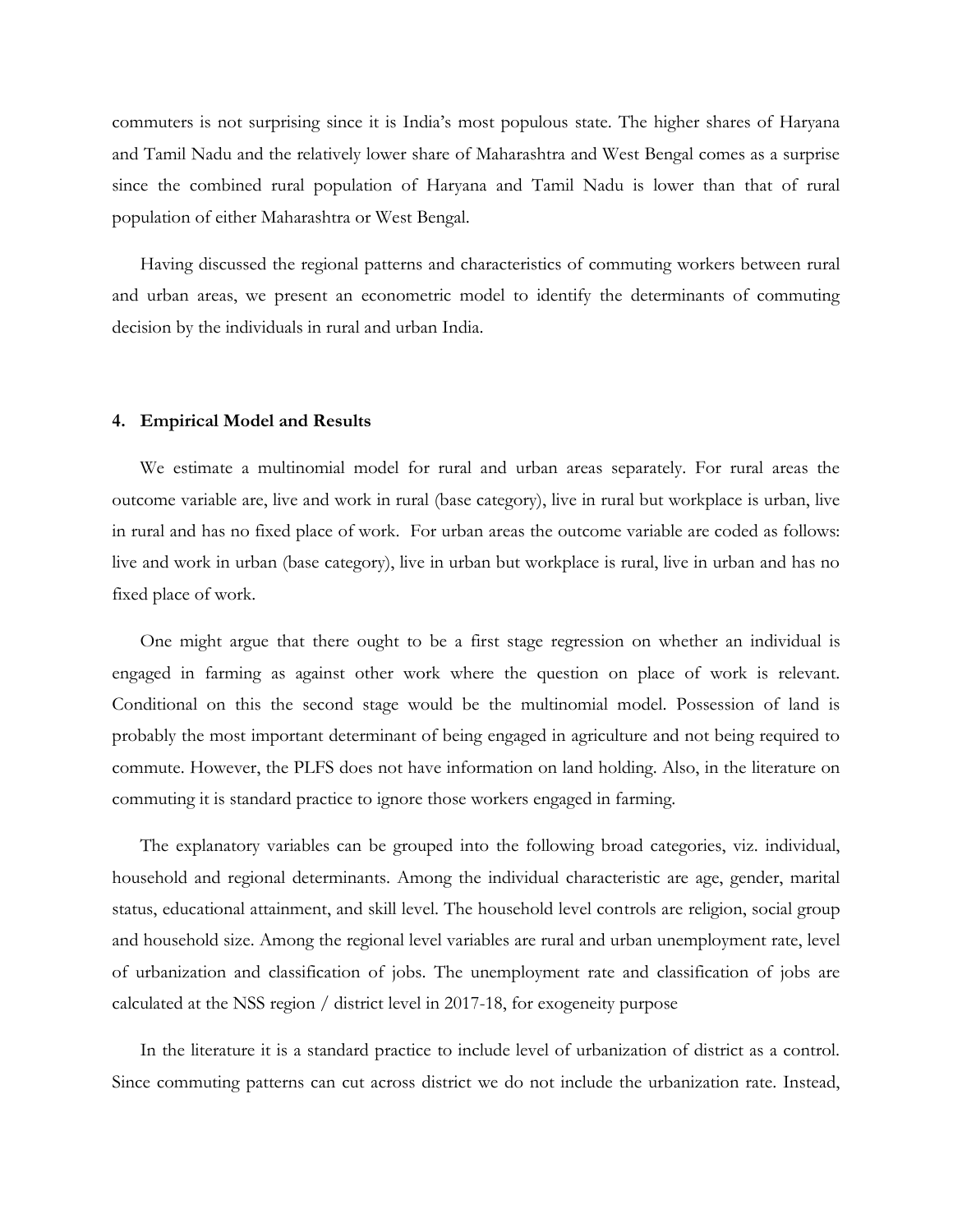we include a measure of rural-urban classification of jobs. We follow the approach outlined by Holmes and Stevens (2004) to classify occupations into three mutually exclusive groups, viz. rural, urban and diffuse. To this end, data from Census of India 2011 is used which has information on 27 and 113 occupations<sup>4</sup> at the two and three digit level respectively according to National Classification of Occupations (NCO) 2004 for each of the 640 districts. We consider all occupations including those where location of place of work is not relevant. First, all districts (arranged in ascending order of total workers) are divided into 4 quartiles based on total employment. Quartiles 1 and 2 are less urban quartiles compared to quartiles 3 and 4 since the share of urban population and worker to population ratio increases across the quartiles. An occupation is classified as urban (rural) if it is overrepresented in the most (least) urban quartiles. To deduce this, we calculate location quotient for every 2-digit occupation and quartile. The difference in location quotient between Q4 and Q1, called the urbanness measure, will reflect the tendency of the occupation to locate in more urban or less urban quartiles. Its higher positive (negative) value implies that the occupation is specialized in the most (least) urban areas. Arranging the 2-digit occupations by their urbanness measure we find discrete gaps in the measure between 0.34 & 0.19, and  $-0.22$  &  $-0.42^5$ . Occupations with urbanness measure greater than 0.19 are classified as urban whereas occupations with urbanness measure less than -0.22 are classified as rural. All other occupations are labeled as diffuse. The distribution of workers in rural, urban and diffuse occupations is 33 percent, 31 percent and 36 percent respectively. We then calculate the urbanness measure for 3-digit occupations. However, it is difficult to find discrete gaps in the urbanness measure of 113 occupations. Therefore, the threshold in urbanness measure of 3-digit occupations is defined using the share of workers in rural, diffused and urban occupations as per the 2-digit classification. Having classified the 113 occupations into three groups, we calculate using the PLFS 2018-19 data the share of occupations in each NSS region which are rural, urban and diffuse.

The summary statistics of variables used in the analysis are presented in Table 6.

We first estimate a parsimonious model where we only include the lagged rural and urban unemployment rate measured at the NSS region level, and the percentage of workers in occupations that can be characterized as rural and urban. We also include state dummies. Of interest is the coefficient on the unemployment rate and these are in line with expectations (Table 7). In the rural

l

<sup>4</sup> This includes excludes agricultural labourers, cultivators and workers whose occupations are not classified.

<sup>&</sup>lt;sup>5</sup> These cutoffs are determined by also keeping in mind the LQ for an occupation in each quartile. All occupations thus classified as urban generally have LQ greater than 1 in Q3 and Q4 whereas rural occupations have LQ greater than 1 in Q1 and Q2.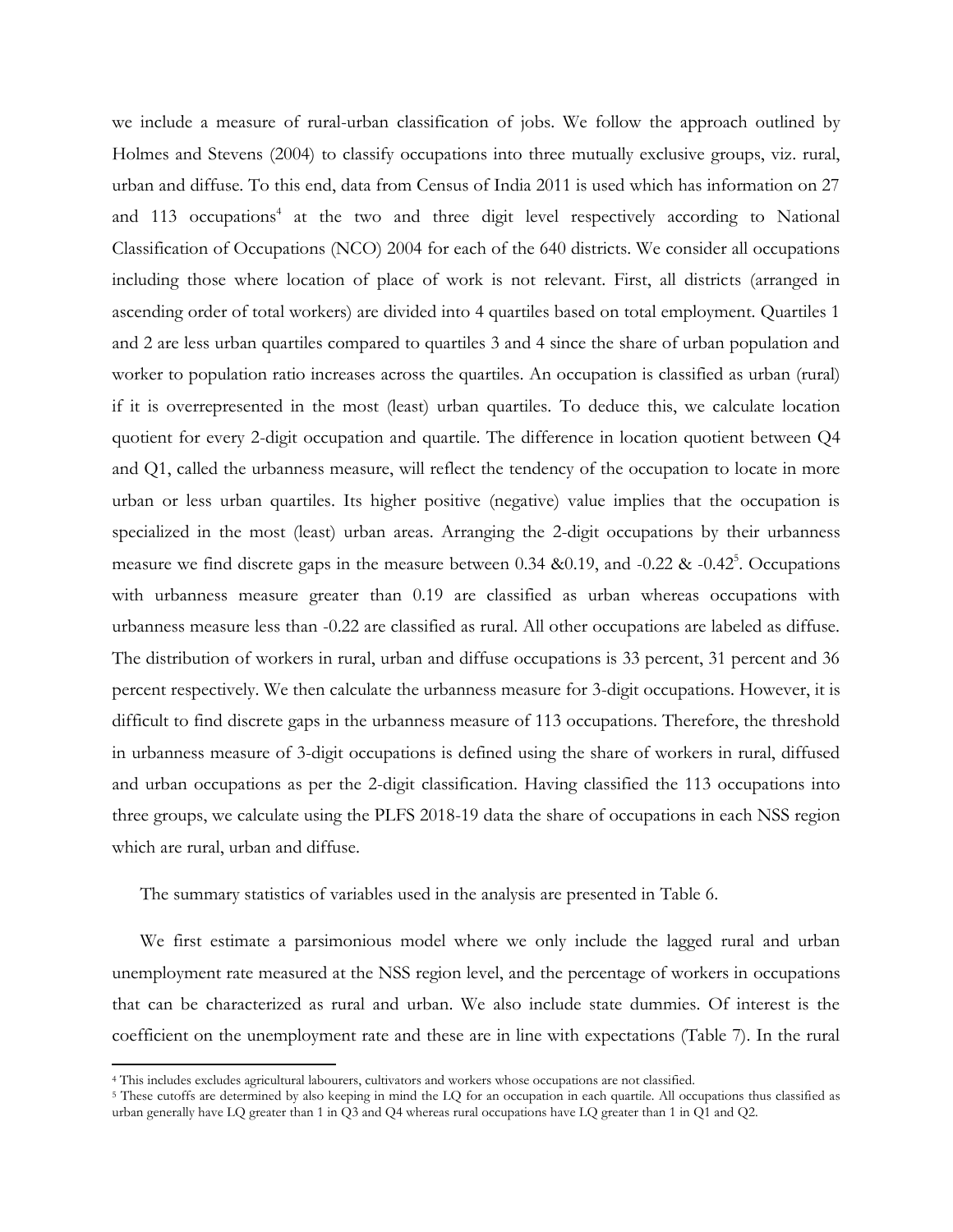model, we find the coefficient (relative risk ratio) on rural and unemployment rate to be greater than one and less than one respectively and statistically significant. This suggests that high rural unemployment rate and low urban unemployment rate act as a push and pull factor respectively. The converse is true in terms of urban-rural commuting. A priori we do not have a conjecture on how unemployment rate is correlated with jobs without a fixed place of work. We find that if urban unemployment rate is low then the odds of having a no fixed place of work are lower in rural and urban India.

When we include household and individual characteristics as additional controls, the effect of rural and urban unemployment on rural-urban (Table 8) and urban-rural commuting (Table 9) is the same as in the base model. Our results indicate that the association between unemployment rate and commuting is similar in nature to that of unemployment rate and decision to migrate (Pissarides and Wadsworth 1989). In terms of interpreting the coefficients on proportion of jobs which can be categorized as rural or urban the excluded category is proportion of jobs that can be classified as diffuse. Also, recall that since we have considered even those not commuting while classifying occupations the proportion of rural occupations includes farming. We find that higher the proportion of urban jobs the more is likely to observe rural-urban commuting (Table 8) and less of urban-rural commuting (Table 9).

We find that individuals in the age group 35-44 and 45-59 years are less likely to commute from rural to urban. Women are less likely to commute from rural to urban or be engaged in work without a fixed place of work. More educated people in rural India are more likely to commute from rural to urban and are less likely to be engaged in work without a fixed place of work. The results on individual's work characteristics are consistent with summary statistics. Compared to those who are regular wage or salaried, the self-employed and those engaged as casual labour are more likely to commute or have no fixed place of work. Compared to those working in construction, individuals engaged in manufacturing, wholesale and retail trade, transportation and storage, or accommodation and food service activities are more likely to commute to rural areas.

These results highlight the role of local labour market conditions at origin and destination measured by unemployment rate, spatial distribution of economic activities (using the classification indicator of jobs) as well as nature of employment are key determinants for the commuting decision of individuals in both rural and urban India.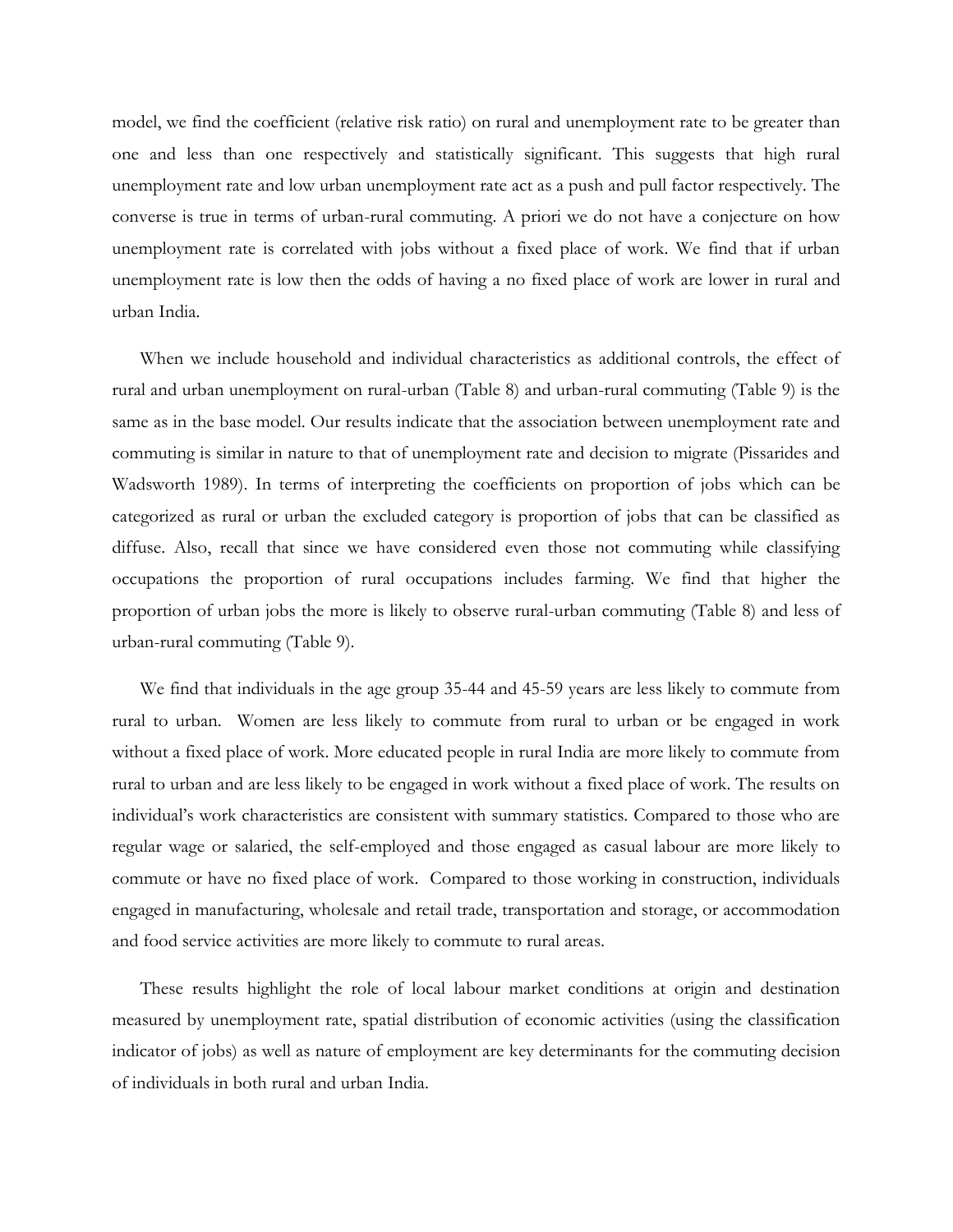#### **5. Discussion**

In this paper we have established the importance of rural-urban linkages both in terms of numbers and share of earnings in rural India households from the urban. In the decade of 2010, the number rural urban commuters and those without a fixed place of work have more than doubled. These estimates ignore those who move within the rural or urban areas. While it is not possible to quantify the economic output attributable to the workers commuting from rural to urban, we are able to estimate the share of earnings from urban in total non-farm rural earnings to be nearly 20 percent. This average as we point out in the paper masks substantial variation across states. We find that high rural and low urban unemployment rates act as a push and pull factor for commuting between rural and urban areas. A contribution of this paper is the use of classification of occupations as rural, urban or diffuse to analyze the pattern of commuting. We find that regions with more urban occupations will see more rural-urban commuting and this will be lower in regions with more rural occupations.

Broadly, the findings in this paper clearly indicate that we need a broader conversation on labour mobility encompassing both migration and commuting. The insights from Datta et al (2014) contrasting the earnings in two villages in Bihar are particularly informative. They argue that ease of access to urban labour markets made commuting attractive and earnings from commuting were higher than remittances from migrants. "If only income within the village (including commuting) is taken into account, the mean household income in Chandkura (where commuting is important) was 78 per cent higher than in Mahisham (where migration is more important). After adding in remittances, the gap is reduced to 27 per cent (these are averages for the whole village, including both migrant and non-migrant households)" (p.9).

Due to data limitations the evidence on the mechanisms and understanding welfare implications of place of work is limited. Recent papers have established an association between construction of roads with declining participation in agriculture sector and increase in non-farm employment (Asher and Novosad 2020; Lei Lei et al 2019). The importance of inter-sectoral linkages to the pace of poverty reduction in rural and urban India was established by Datt et al (2019). Sharma and Chandrasekhar (2016) find that households with rural-urban commuters have higher dietary diversity while households with workers having no fixed place of work are worse off than households with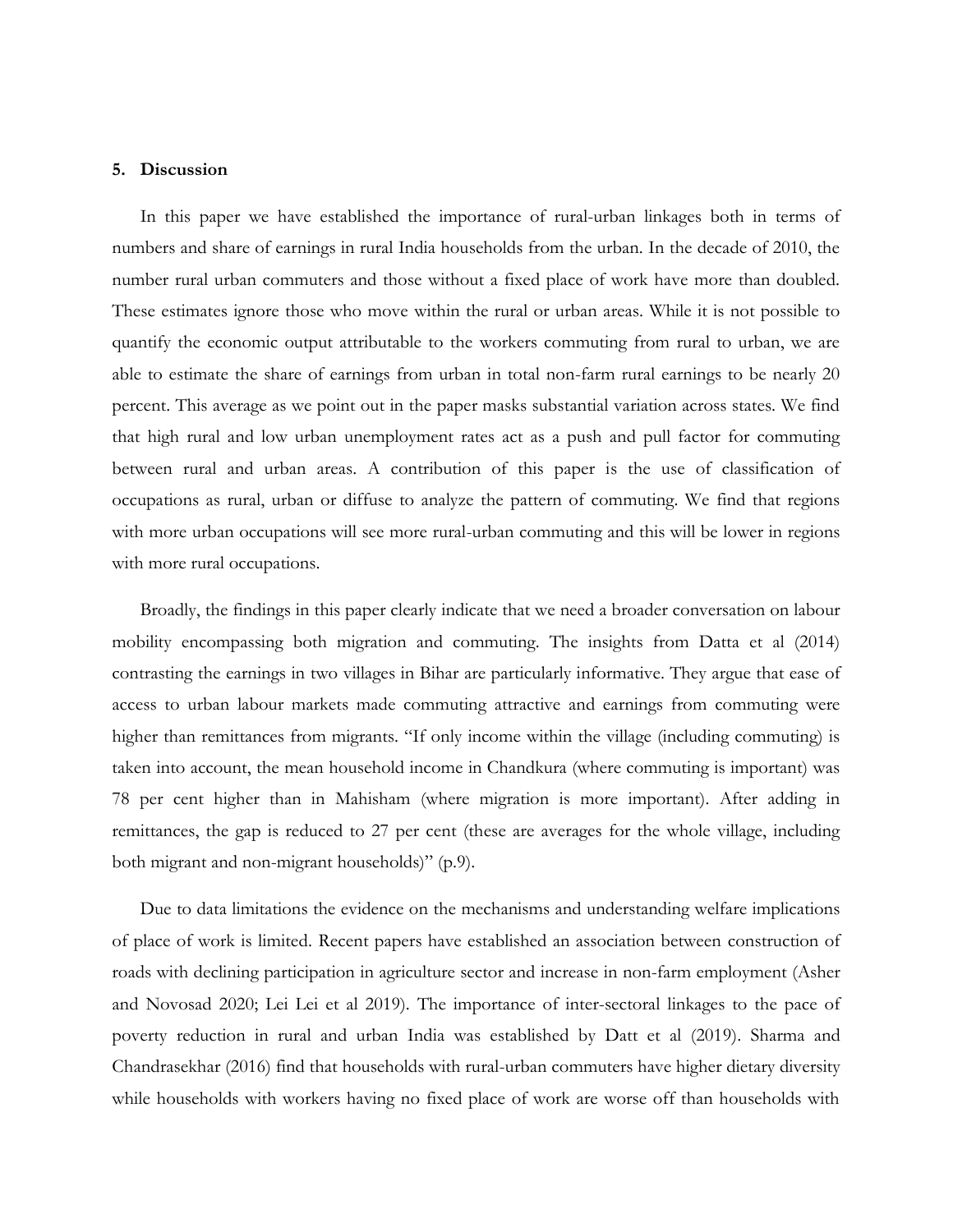no commuters. Beyond these there are many open questions including whether there is a wage premium to commuting, how the labor market outcomes in receiving regions are affected because of commuting and whether commuting and migration are substitutes. The Government of India's Economic Survey 2016–17 devoted an entire chapter to the issue of worker mobility, viz. commuting and migration. One of the key takeaways from that chapter is the need to address data gaps. The question on location of workplaces in recent surveys is less informative in comparison to what was asked in survey of employment and unemployment in 1993-94. That particular survey sought more detailed information on place of work which was coded as follows: same village or town, another village or another town. The distance travelled was coded as less than 5 km, 5 - 20 km and above 20 km. While the conjecture that rural areas characterized by commuting will have lower migration rates is compelling, one is unable to answer this question with data from nationally representative surveys conducted by India's NSO. The reason for this is the absence of surveys with information on both migration and place of work. Future surveys conducted by India's NSO need to prioritize a set of questions that would capture the nature and strength of rural-urban linkages.

#### **6. Reference**

Alonso, W. (1964). *Location and land use.* Cambridge: Harvard University Press.

Andersson, M., Lavesson, N., & Niedomysl, T. (2018). Rural to urban long-distance commuting in Sweden: Trends, characteristics and pathways. *Journal of rural studies, 59,* 67-77.

Artis, M., Romaní, J., & Suriñach, J. (2000). Determinants of individual commuting in Catalonia, 1986-91: Theory and empirical evidence*. Urban Studies, 37(8),* 1431-1450.

Asher, S., & Novosad, P. (2020). Rural roads and local economic development. *American Economic Review, 110(3),* 797-823.

Brueckner, J. K., Thisse, J. F., & Zenou, Y. (1999). Why is central Paris rich and downtown Detroit poor?: An amenity-based theory. *European economic review, 43(1),* 91-107.

Chakravorty, S., & Lall, S. V. (2007). *Made in India: The economic geography and political economy of industrialization.* Oxford University Press, USA.

Chandrasekhar, S., Naik, M., & Roy, S. N. (2017). On the importance of triangulating data sets to examine Indians on the move. *Economic and Political Weekly, 52(47),* 60-68.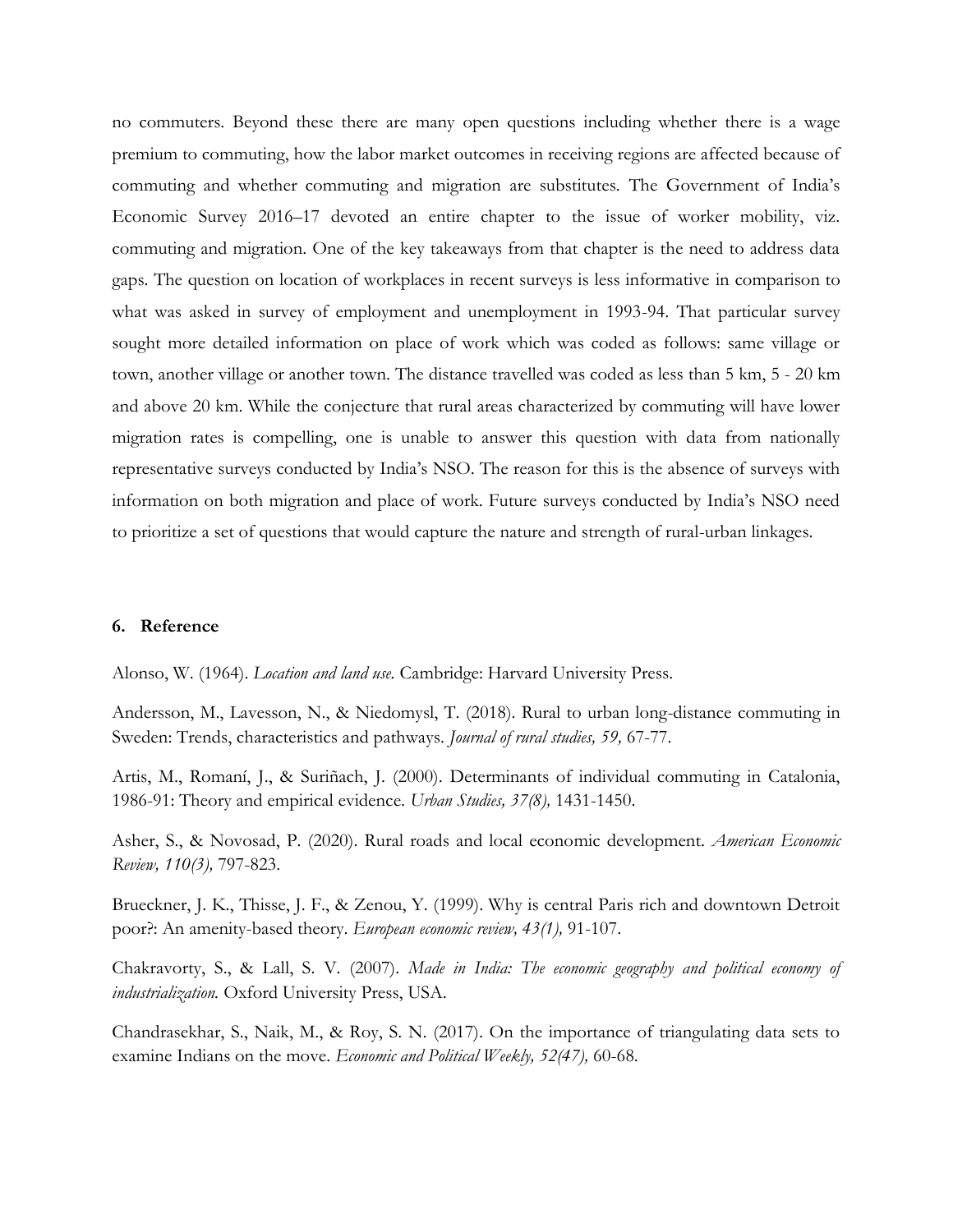Datt, G., Ravallion, M., & Murgai, R. (2020). Poverty and growth in India over six decades. *American Journal of Agricultural Economics, 102(1),* 4-27.

Datta, A., Rodgers, G., Rodgers, J., & Singh, B. K. N. (2014). Contrasts in development in Bihar: A tale of two villages. *The Journal of Development Studies, 50(9),* 1197-1208.

Desmet, K., Ghani, E., O'Connell, S., & Rossi-Hansberg, E. (2015). The spatial development of India. *Journal of Regional Science, 55(1),* 10-30.

Diao, X., Magalhaes, E., & Silver, J. (2019). Cities and rural transformation: A spatial analysis of rural livelihoods in Ghana. *World Development, 121,* 141-157.

Douglass, M. (2007). A regional network strategy for reciprocal rural– urban linkages: An agenda for policy research with reference to Indonesia. In C. Tacoli (Ed.), *The Earthscan reader in rural urban linkages* (pp. 124–154). London: Earthscan.

Duvivier, C., Li, S., & Renard, M. F. (2013). Are workers close to cities paid higher nonagricultural wages in rural China?. *Applied Economics, 45(30),* 4308-4322.

Everitt, J. C. and Gill, A. M. (1993) The social geography of small towns. In *The Changing Social Geography of Canadian Cities*, eds L. S. Bourne and D. F. Ley, pp. 252-266. McGill-Queens Press, Montreal.

Ghani, E., Goswami, A. G., & Kerr, W. R. (2012). Is India's manufacturing sector moving away from cities? *Working paper no. w17992.* National Bureau of Economic Research.

Green, A. E., Hogarth, T., & Shackleton, R. E. (1999). Longer distance commuting as a substitute for migration in Britain: a review of trends, issues and implications. *International Journal of Population Geography, 5(1),* 49-67.

Green, M. B., & Meyer, S. P. (1997). An overview of commuting in Canada: With special emphasis on rural commuting and employment. *Journal of Rural Studies, 13(2),* 163-175.

Heyer, J. (2013). Integration into a global production network: Impacts on labour in Tiruppur's rural hinterlands. *Oxford Development Studies, 41(3),* 307-321.

Holmes, T. J., & Stevens, J. J. (2004). Spatial distribution of economic activities in North America. In *Handbook of Regional and Urban Economics* (Vol. 4, pp. 2797-2843). Elsevier.

Lei, L., Desai, S., & Vanneman, R. (2019). The impact of transportation infrastructure on women's employment in India. *Feminist Economics, 25(4),* 94-125.

Mills, E. S. (1967). An aggregative model of resource allocation in a metropolitan area. The *American Economic Review, 57(2),* 197–210.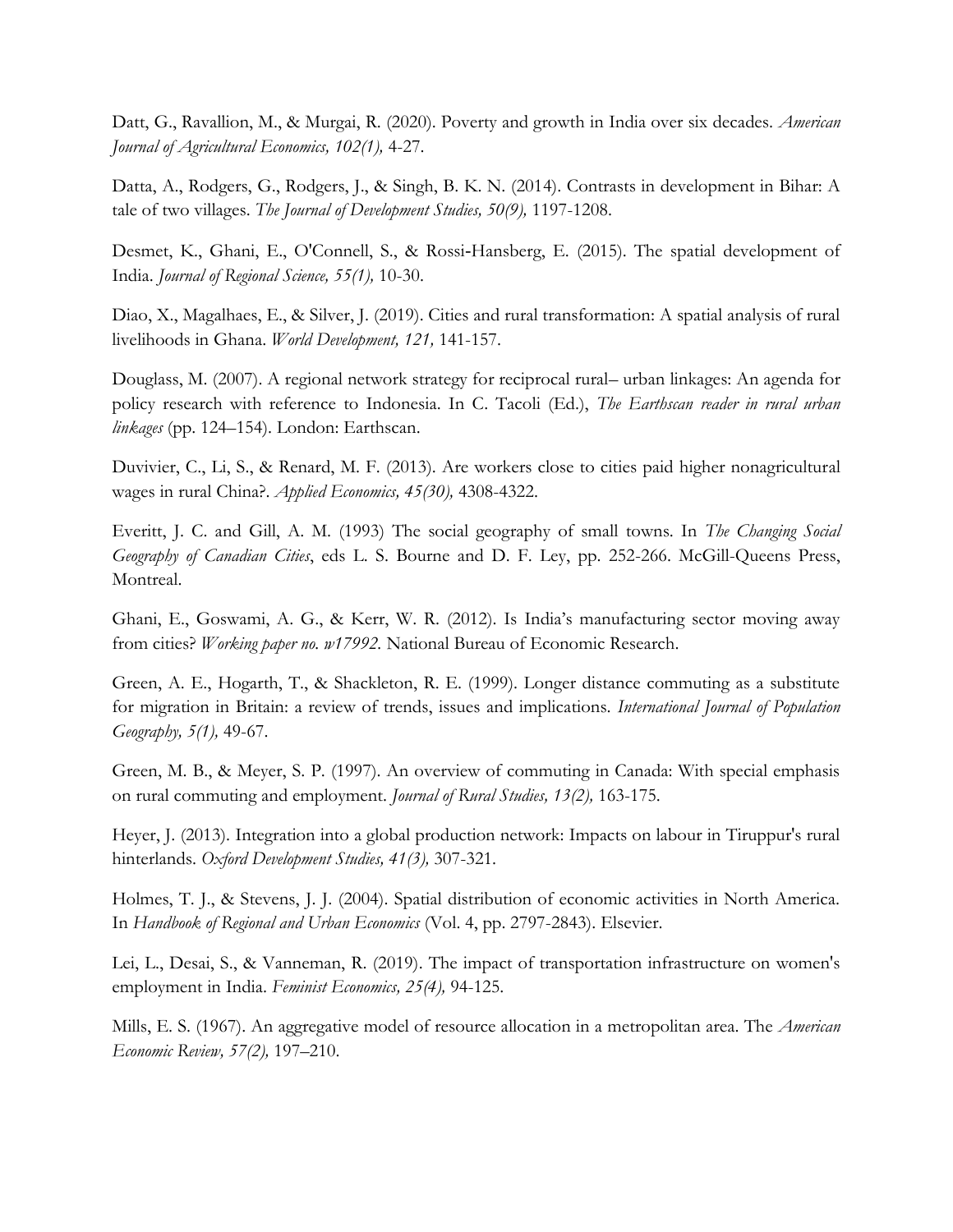Muth, R. (1969). *Cities and housing: The spatial patterns of urban residential land use*. Chicago: Chicago University Press.

National Statistical Office (2020) *Annual Report: Periodic Labour Force Survey (PLFS) July 2018 – June 2019)*, Government of India, Ministry of Statistics and Programme Implementation, National Statistical Office, June 2020

Pissarides, C. A., & Wadsworth, J. (1989) Unemployment and the interregional mobility of labour *The Economic Journal, 99(397),* 739–755

Rowe, F., & Bell, M. (2020). The drivers of long-distance commuting in Chile: The role of the spatial distribution of economic activities. In *Population Change and Impacts in Asia and the Pacific* (pp. 123-149). Springer, Singapore.

Sharma, A. (2016). Urban proximity and spatial pattern of land use and development in rural India. *The Journal of Development Studies, 52(11),* 1593-1611.

Sharma, A. (2017). Commuting workers and the integration of the rural-urban economy. In *Subaltern Urbanisation in India* (pp. 577-600). Springer, New Delhi.

Sharma, A., & Chandrasekhar, S. (2014). Growth of the urban shadow, spatial distribution of economic activities, and commuting by workers in rural and urban India. *World Development, 61,* 154- 166.

Sharma, A., & Chandrasekhar, S. (2016). Impact of commuting by workers on household dietary diversity in rural India. *Food Policy, 59,* 34-43.

Shirai, Y., Leisz, S., Fox, J., & Rambo, A. T. (2019). Commuting distances to local non-farm workplaces and out-migration: The case of Northeast Thailand. *Asia Pacific Viewpoint, 60(3),* 280-295.

White, M. J. (1988). Location choice and commuting behavior in cities with decentralized employment. *Journal of Urban Economics, 24(2),* 129-152.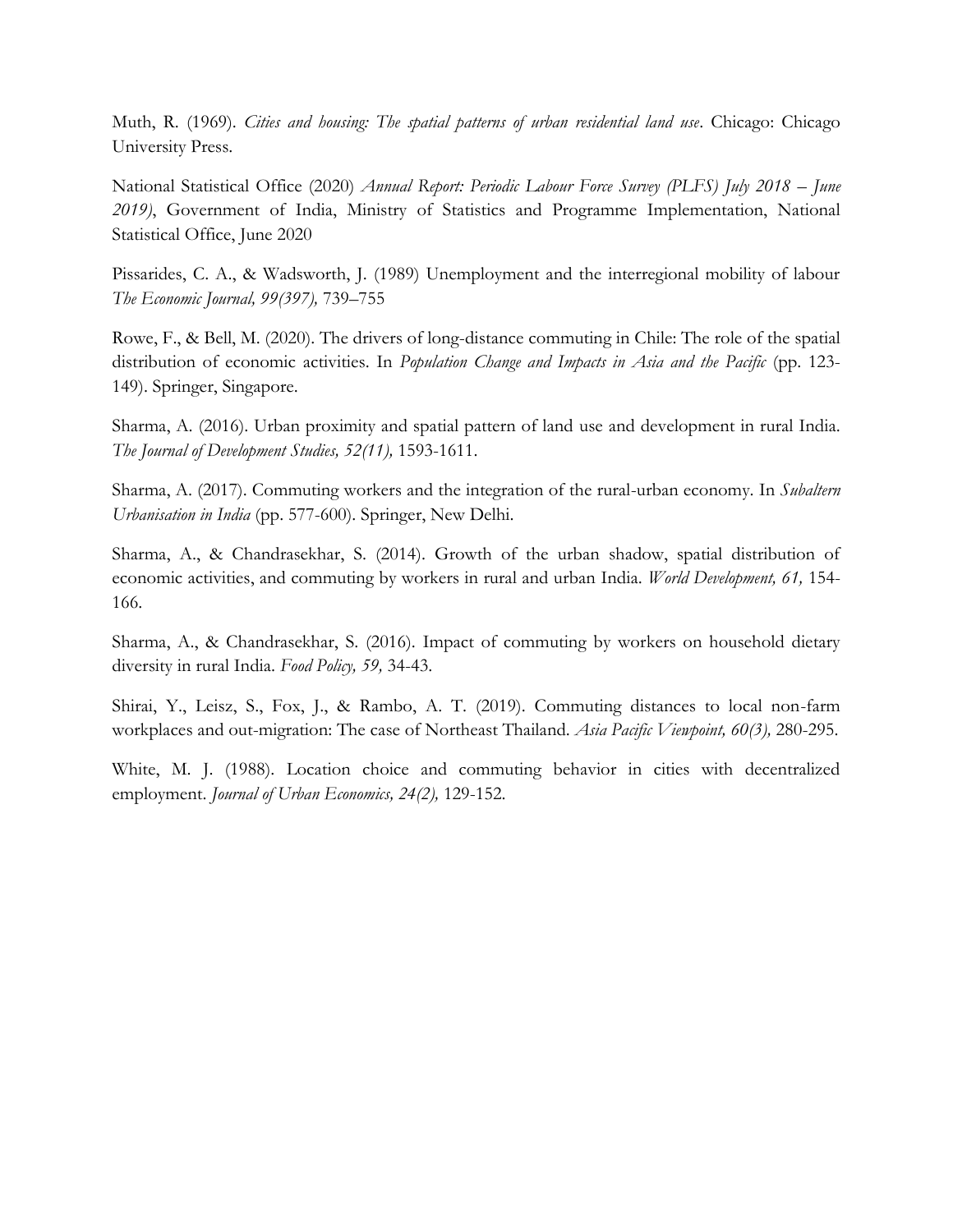

**Figure 1: Industry of Work for Non-Farm Workers in 2018-19**



**Figure 2: State Level Pattern in Rural-Urban Commuting and Corresponding Share of Earnings**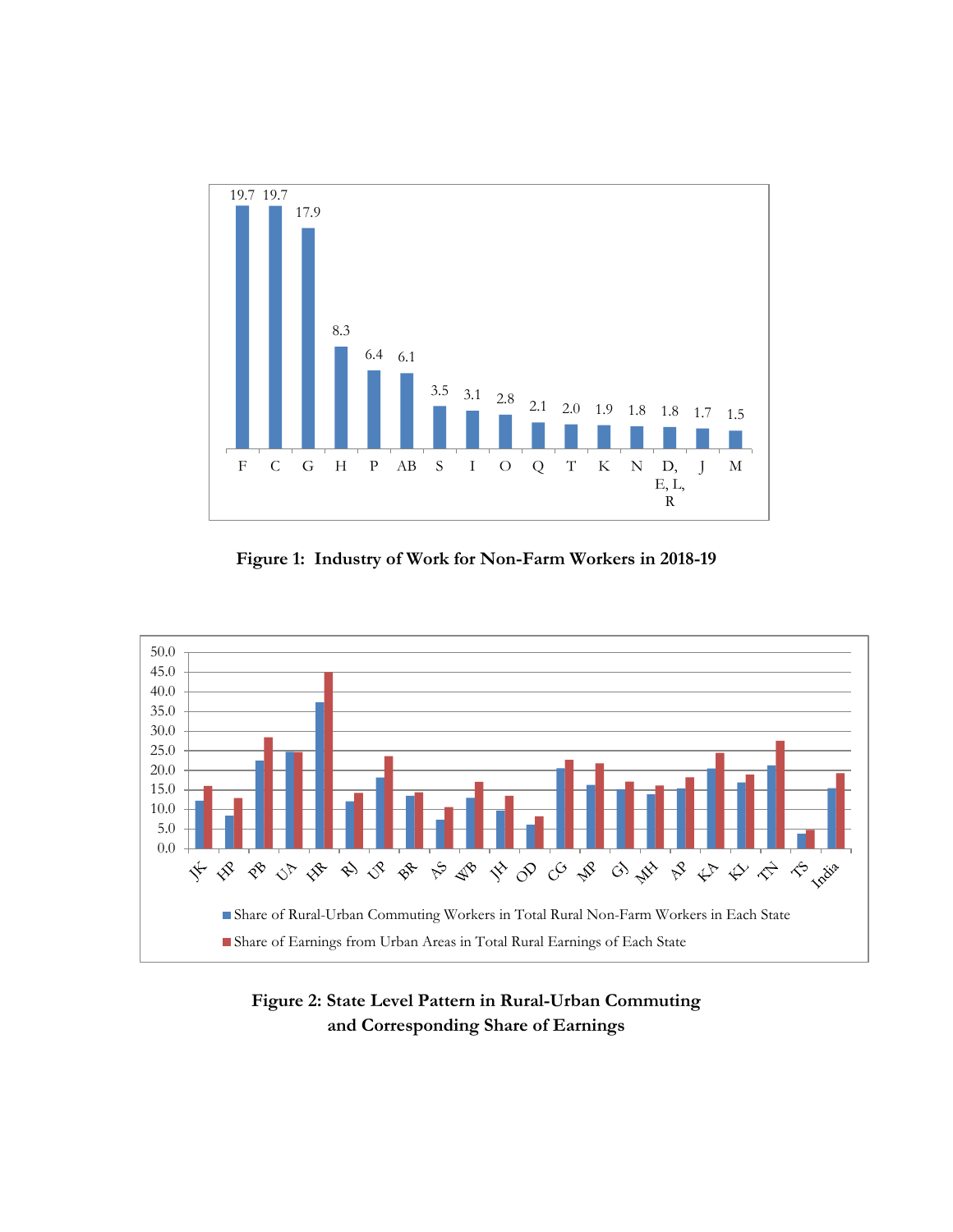

**Figure 3: State's Share in All India Rural-Urban Commuters and Corresponding Share in All India Earnings**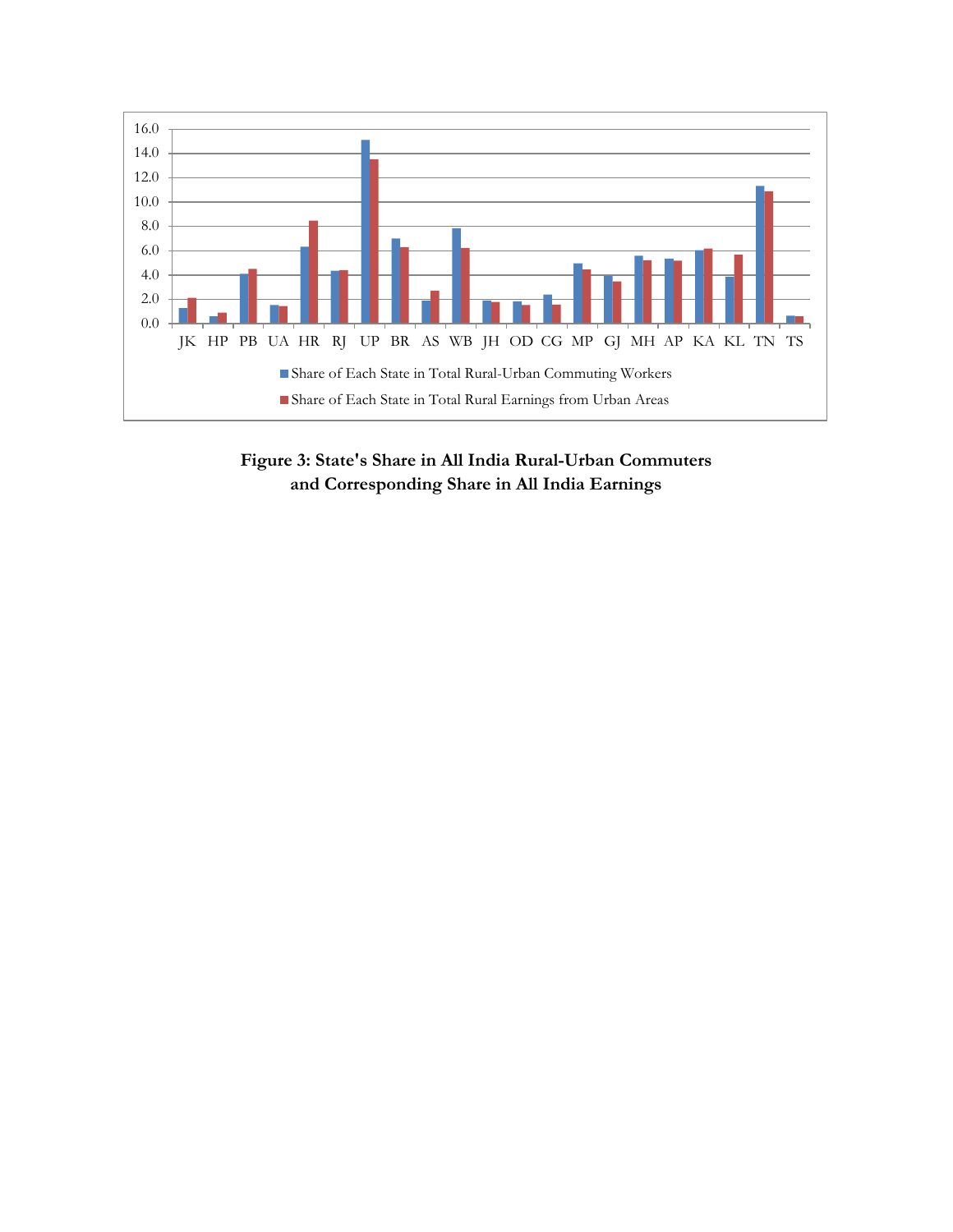

**Figure 4: Share of Total Rural Earnings from Rural-Urban Commuting Workers in Each National Sample Survey Region**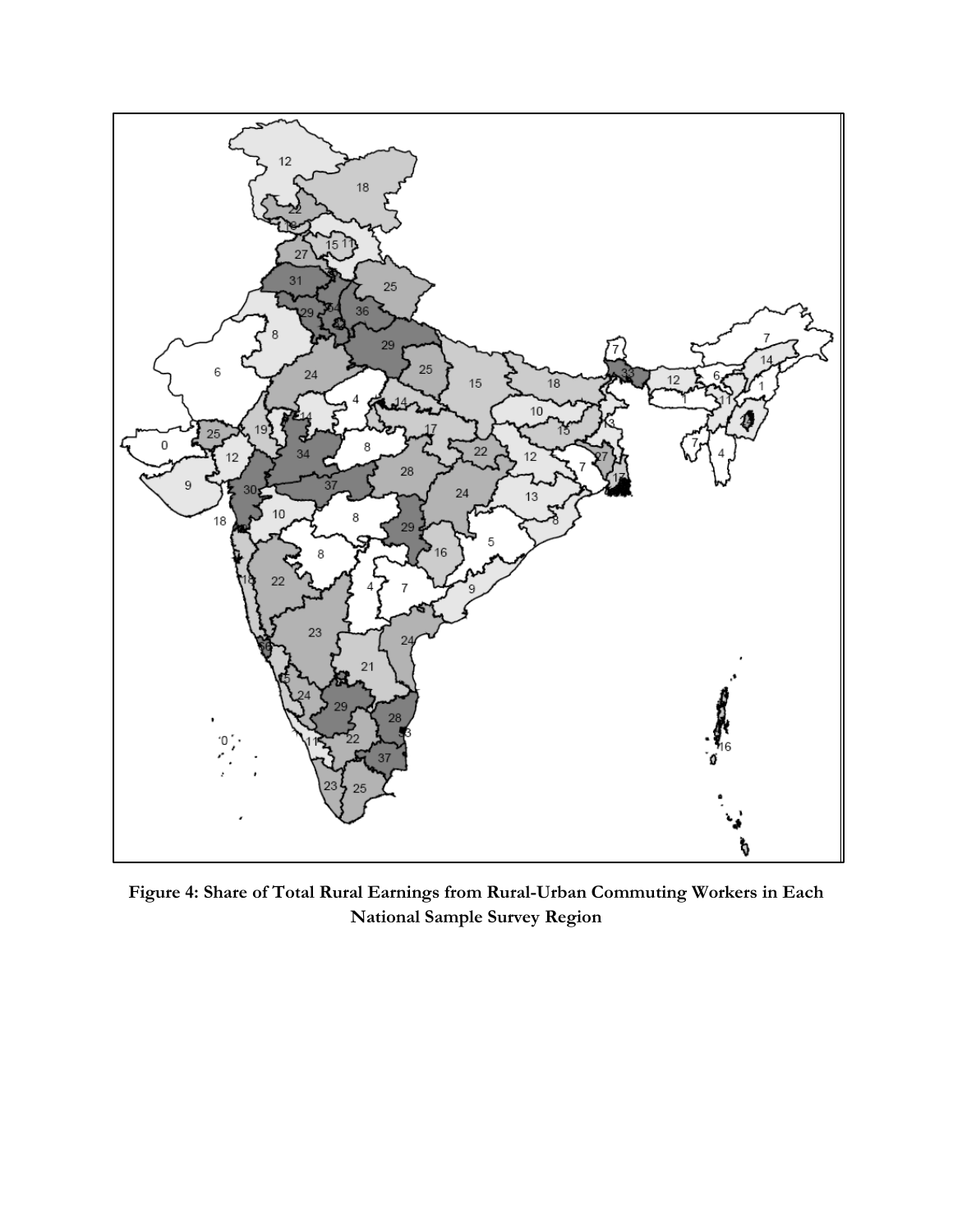|                    |                             | 2018-19             |               | 2011-12             |              |  |
|--------------------|-----------------------------|---------------------|---------------|---------------------|--------------|--|
| Place of Residence | Place of Work               | Number<br>(million) | Share $(\% )$ | Number<br>(million) | Share $(\%)$ |  |
|                    | Not Applicable <sup>+</sup> | 135.4               | 52.7          | 168.6               | 60.6         |  |
| Rural              | Rural                       | 92.9                | 36.2          | 97.1                | 34.9         |  |
|                    | Urban                       | 18.8                | 7.3           | 8.7                 | 3.1          |  |
|                    | No Fixed Place              | 9.7                 | 3.8           | 3.9                 | 1.4          |  |
|                    | <b>Total Workers</b>        | 256.8               | 100           | 278.3               | 100          |  |
|                    | Not Applicable <sup>+</sup> | 4.3                 | 3.9           | 5.4                 | 5.1          |  |
| Urban              | Rural                       | 2.3                 | 2.1           | 3.6                 | 3.4          |  |
|                    | Urban                       | 95.4                | 86.8          | 90.8                | 84.6         |  |
|                    | No Fixed Place              | 7.8                 | 7.1           | 7.5                 | 6.9          |  |
|                    | <b>Total Workers</b>        | 109.8               | 100           | 107.3               | 100          |  |

**Table 1: Classification of Non-Farm Workers in Rural and Urban India by Place of Residence and** 

<sup>+</sup>Location of place of work is sought only for those in industry groups 014, 016, 017 and divisions 02- 99, i.e. workers not engaged in farming

| Table 2: Classification of Non-Farm Workers in Rural and Urban India by Principal Status, Place of<br><b>Residence and Work</b> |       |       |                           |       |       |       |                           |       |  |  |  |
|---------------------------------------------------------------------------------------------------------------------------------|-------|-------|---------------------------|-------|-------|-------|---------------------------|-------|--|--|--|
|                                                                                                                                 |       |       | Place of Residence: Rural |       |       |       | Place of Residence: Urban |       |  |  |  |
| Year: 2018-19                                                                                                                   | Rural | Urban | No Fixed<br>Place         | Total | Urban | Rural | No Fixed<br>Place         | Total |  |  |  |
| Self Employed                                                                                                                   | 84.5  | 7.8   | 7.7                       | 100   | 85.2  | 2.8   | 12.1                      | 100   |  |  |  |
| Regular Salaried /<br>Wage                                                                                                      | 67.1  | 29.5  | 3.4                       | 100   | 96.7  | 1.7   | 1.6                       | 100   |  |  |  |
| Casual Wage Labour                                                                                                              | 75.3  | 12.3  | 12.3                      | 100   | 80.0  | 2.7   | 17.3                      | 100   |  |  |  |
| All                                                                                                                             | 76.5  | 15.5  | 8.0                       | 100   | 90.4  | 2.2   | 7.4                       | 100   |  |  |  |
| Year: 2011-12                                                                                                                   |       |       |                           |       |       |       |                           |       |  |  |  |
| Self Employed                                                                                                                   | 92.0  | 2.9   | 5.1                       | 100   | 82.7  | 4.2   | 13.2                      | 100   |  |  |  |
| Regular Salaried /<br>Wage                                                                                                      | 84.1  | 14.2  | 1.8                       | 100   | 95.2  | 3.0   | 1.8                       | 100   |  |  |  |
| Casual Wage Labour                                                                                                              | 87.4  | 9.7   | 2.9                       | 100   | 87.1  | 3.7   | 9.2                       | 100   |  |  |  |
| All                                                                                                                             | 88.5  | 8.0   | 3.5                       | 100   | 89.1  | 3.6   | 7.3                       | 100   |  |  |  |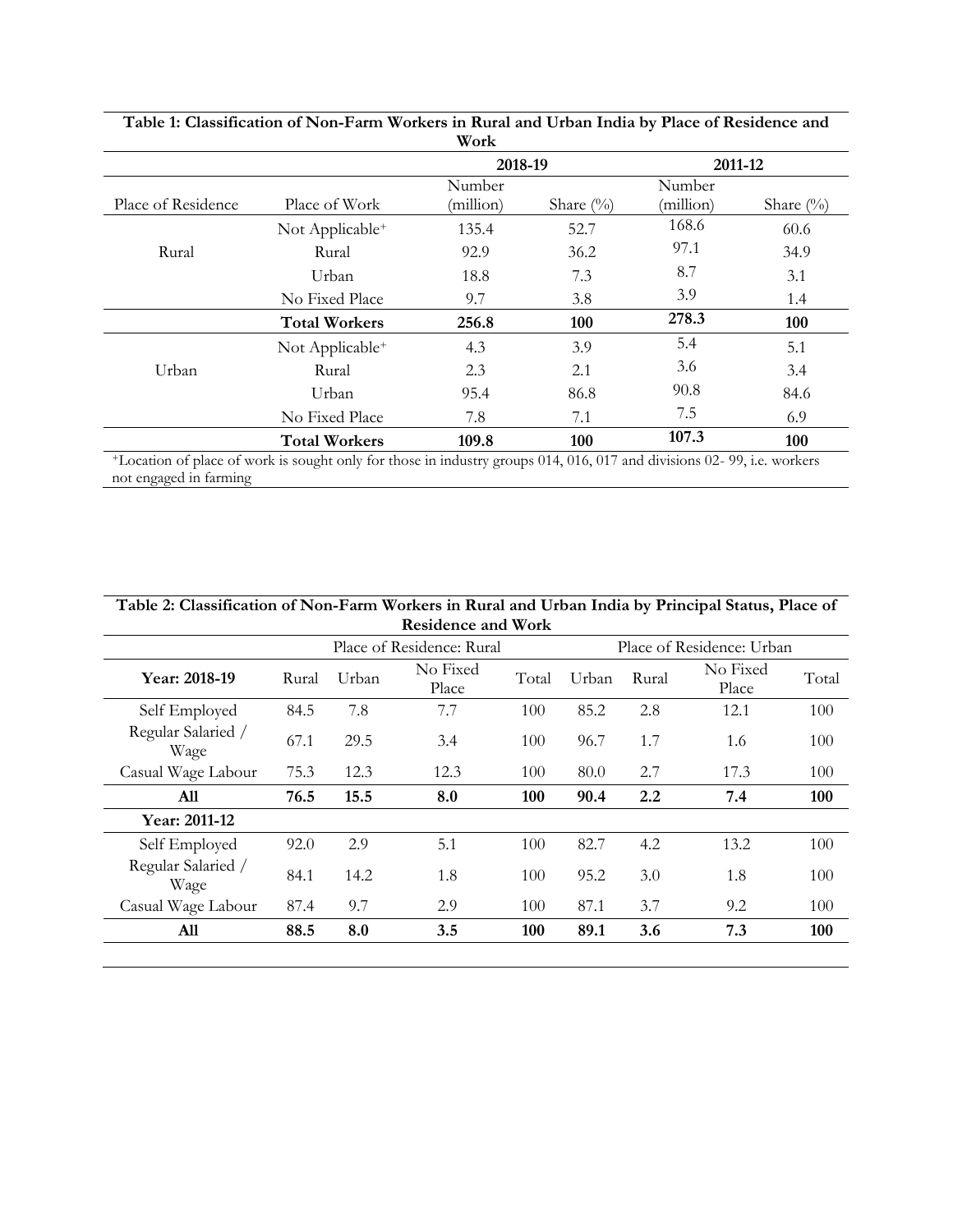|                           |       |       |        |       | Table 3: Place of Residence and Work by Section of NIC-2008 of Non-Farm Workers |      |       |
|---------------------------|-------|-------|--------|-------|---------------------------------------------------------------------------------|------|-------|
| Section                   | $R-R$ | $R-U$ | $R-NF$ | $U-U$ | $U-R$                                                                           | U-NF | Total |
| A&B                       | 77.3  | 2.2   | 4.8    | 12.7  | 1.0                                                                             | 2.1  | 100   |
| C                         | 34.9  | 9.0   | 1.1    | 52.6  | 1.3                                                                             | 1.0  | 100   |
| D&E                       | 30.0  | 11.3  | 2.2    | 50.2  | 0.8                                                                             | 5.6  | 100   |
| $\boldsymbol{\mathrm{F}}$ | 56.5  | 9.0   | 9.7    | 20.3  | 0.7                                                                             | 3.8  | 100   |
| G                         | 37.0  | 8.7   | 1.7    | 48.3  | 1.1                                                                             | 3.2  | 100   |
| H                         | 32.4  | 9.1   | 13.9   | 29.9  | 0.6                                                                             | 14.1 | 100   |
| I                         | 32.3  | 10.1  | 1.6    | 50.6  | 0.5                                                                             | 4.8  | 100   |
| J                         | 6.8   | 4.8   | 1.1    | 85.8  | 0.6                                                                             | 0.9  | 100   |
| $\rm K$                   | 13.8  | 10.8  | 0.7    | 72.2  | 0.8                                                                             | 1.8  | 100   |
| L                         | 14.4  | 4.6   | 2.1    | 65.8  | 2.2                                                                             | 11.0 | 100   |
| $\mathbf{M}$              | 14.7  | 7.9   | 1.2    | 72.7  | 1.0                                                                             | 2.5  | 100   |
| ${\bf N}$                 | 20.4  | 10.9  | 3.3    | 62.7  | 0.6                                                                             | 2.2  | 100   |
| $\Omega$                  | 35.6  | 10.1  | 0.0    | 53.3  | 1.1                                                                             | 0.0  | 100   |
| $\mathbf{P}$              | 46.9  | 8.3   | 0.2    | 42.0  | 2.7                                                                             | 0.1  | 100   |
| Q                         | 28.4  | 10.3  | 0.4    | 59.0  | 1.2                                                                             | 0.6  | 100   |
| R                         | 23.9  | 3.1   | 11.6   | 42.9  | 0.5                                                                             | 18.1 | 100   |
| S                         | 41.0  | 6.4   | 3.7    | 43.8  | 0.8                                                                             | 4.4  | 100   |
| T                         | 27.3  | 0.0   | 0.0    | 72.3  | 0.3                                                                             | 0.0  | 100   |
| Total                     | 40.9  | 8.3   | 4.3    | 42.0  | 1.0                                                                             | 3.4  | 100   |

A&B: Agriculture, forestry and fishing & Mining and quarrying, C: Manufacturing, D & E: Electricity, gas, steam and air conditioning supply & Water supply; sewerage, waste management and remediation activities, F: Construction, G: Wholesale and retail trade; repair of motor vehicles and motorcycles, H: Transportation and storage, I: Accommodation and Food service activities, J: Information and communication, K: Financial and insurance activities, L: Real estate activities, M: Professional, scientific and technical activities, N: Administrative and support service activities, O: Public administration and defence; compulsory social security, P: Education, Q: Human health and social work activities, R: Arts, entertainment and recreation, S: Other service activities, T: Activities of households as employers; undifferentiated goods and services producing activities of households for own use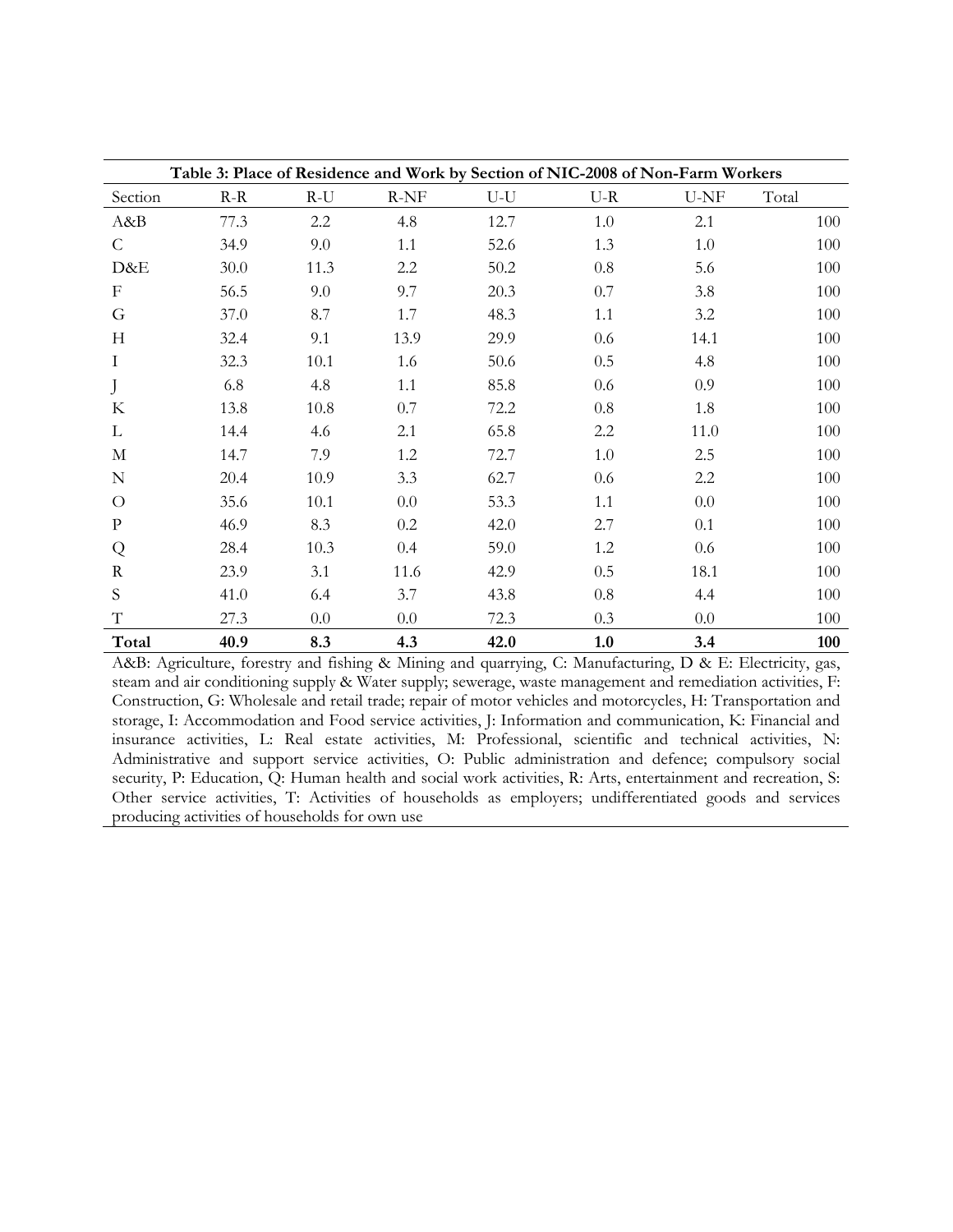| Table 4: Industry of Work by Category of Non-Farm Workers |               |                |      |      |                |      |       |
|-----------------------------------------------------------|---------------|----------------|------|------|----------------|------|-------|
|                                                           |               | Rural Resident |      |      | Urban Resident |      |       |
|                                                           | Place of Work |                |      |      |                |      | All   |
|                                                           | R             | U              | NF   | U    | R              | NF   | Total |
| Agriculture, forestry and fishing & Mining and quarrying  | 11.6          | 1.6            | 7.0  | 1.9  | 5.7            | 3.7  | 6.1   |
| Manufacturing                                             | 16.8          | 21.3           | 5.2  | 24.6 | 24.7           | 5.9  | 19.7  |
| Construction                                              | 27.1          | 21.5           | 44.8 | 9.5  | 13.1           | 21.6 | 19.7  |
| Wholesale and retail trade; repair of motor vehicles and  |               |                |      |      |                |      |       |
| motorcycles                                               | 16.1          | 18.8           | 7.0  | 20.5 | 19.3           | 16.7 | 17.9  |
| Transportation and storage                                | 6.6           | 9.1            | 26.9 | 5.9  | 4.5            | 33.9 | 8.3   |
| Education                                                 | 7.3           | 6.3            |      | 6.3  | 16.3           |      | 6.4   |
| Other Sections                                            | 14.6          | 21.4           | 9.2  | 31.3 | 16.6           | 18.2 | 22.1  |
| Total                                                     | 100           | 100            | 100  | 100  | 100            | 100  | 100   |
| R: Rural, U: Urban, NF: No Fixed Place of Work            |               |                |      |      |                |      |       |

| Table 5: Place of Residence and Work by Level of Education of Non-Farm Workers |      |      |                        |       |              |     |                        |       |
|--------------------------------------------------------------------------------|------|------|------------------------|-------|--------------|-----|------------------------|-------|
|                                                                                |      |      | Place of Work of Rural |       |              |     | Place of Work of Urban |       |
|                                                                                |      |      | Residents              |       |              |     | Residents              |       |
|                                                                                | R    | U    | NF                     | Total | $\mathbf{U}$ | R   | NF                     | Total |
| Not Literate                                                                   | 80.6 | 9.8  | 9.6                    | 100   | 84.6         | 2.6 | 12.8                   | 100   |
| <b>Below Primary</b>                                                           | 83.1 | 8.5  | 8.4                    | 100   | 86.8         | 1.9 | 11.3                   | 100   |
| Primary                                                                        | 76.8 | 13.3 | 9.9                    | 100   | 86.2         | 2.1 | 11.7                   | 100   |
| Middle                                                                         | 76.6 | 14.1 | 9.3                    | 100   | 88.4         | 1.8 | 9.8                    | 100   |
| Secondary                                                                      | 75.2 | 17.2 | 7.6                    | 100   | 90.0         | 1.8 | 8.1                    | 100   |
| Higher Secondary /Diploma/ Certificate                                         |      |      |                        |       |              |     |                        |       |
| Course                                                                         | 71.6 | 23.3 | 5.1                    | 100   | 92.9         | 2.3 | 4.8                    | 100   |
| Graduate / Postgraduate and above                                              | 71.8 | 25.4 | 2.8                    | 100   | 95.6         | 2.6 | 1.7                    | 100   |
| Total                                                                          | 76.5 | 15.5 | 8.0                    | 90.4  | 2.2          | 7.4 | 90.4                   | 100   |
| R: Rural, U: Urban, NF: No Fixed Place                                         |      |      |                        |       |              |     |                        |       |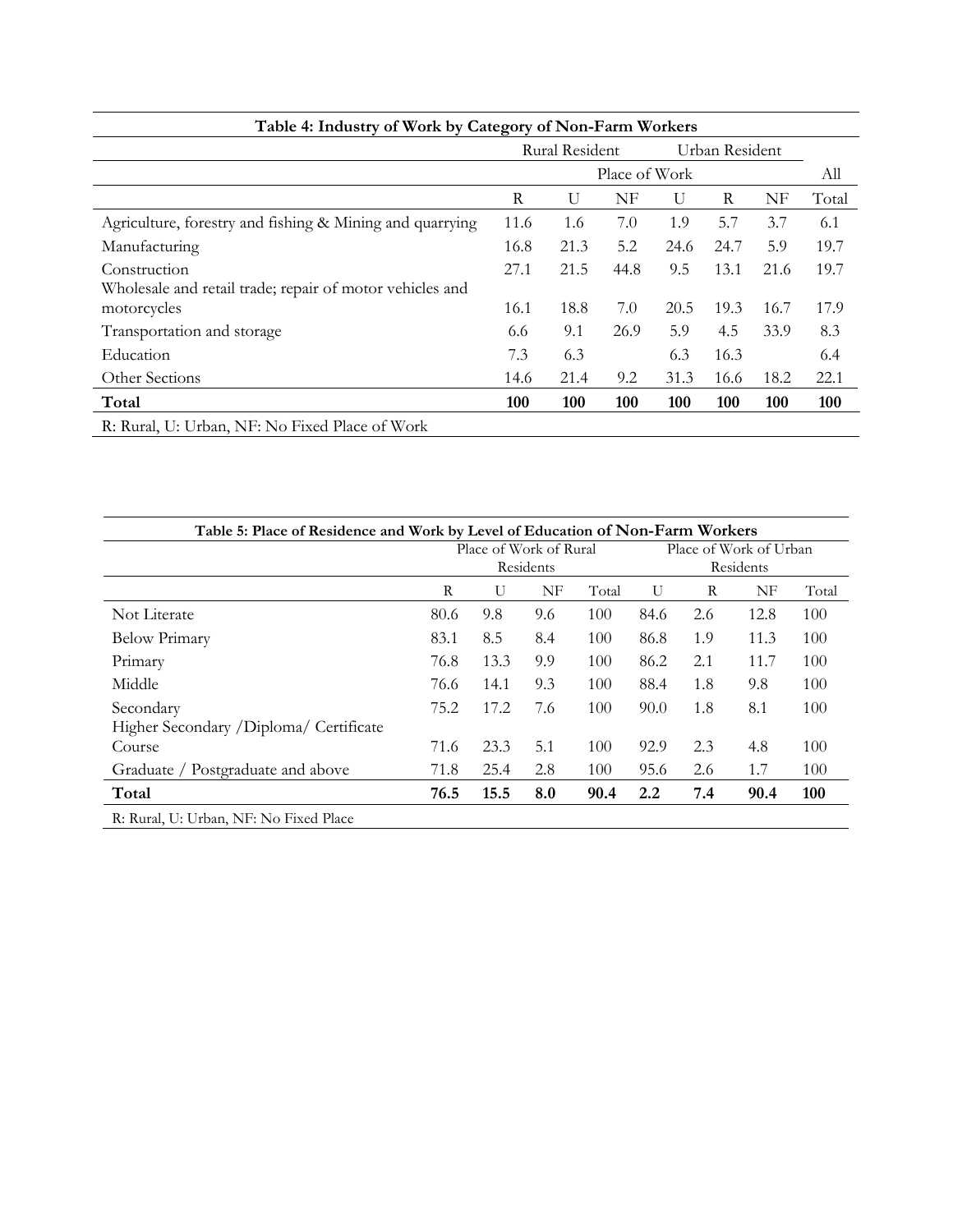| Table 6: Summary Statistics for Rural and Urban Non-Farm Workers<br>Place of Residence: Rural<br>Place of Residence: Urban |                      |                |                  |              |          |                              |                  |              |
|----------------------------------------------------------------------------------------------------------------------------|----------------------|----------------|------------------|--------------|----------|------------------------------|------------------|--------------|
|                                                                                                                            | Standard<br>Standard |                |                  |              |          |                              |                  |              |
|                                                                                                                            | Mean                 | deviation      | Min.             | Max.         | Mean     | deviation                    | Min.             | Max.         |
| Location of work                                                                                                           |                      |                |                  |              |          |                              |                  |              |
| Rural                                                                                                                      | 0.77                 |                | $\theta$         | $\mathbf{1}$ | 0.03     |                              | $\boldsymbol{0}$ | $\mathbf{1}$ |
| Urban                                                                                                                      | 0.15                 |                | $\overline{0}$   | $\mathbf{1}$ | 0.90     | $\bar{ }$                    | $\theta$         | 1            |
| No fixed                                                                                                                   | 0.08                 |                | $\theta$         | $\mathbf{1}$ | 0.07     | $\overline{a}$               | $\boldsymbol{0}$ | $\mathbf{1}$ |
| <b>Employment status</b>                                                                                                   |                      |                |                  |              |          |                              |                  |              |
| Self Employed                                                                                                              | 0.38                 |                | $\theta$         | $\mathbf{1}$ | 0.36     | $\overline{\phantom{a}}$     | $\theta$         | 1            |
| Regular Wage/ Salaried                                                                                                     | 0.34                 |                | $\theta$         | $\mathbf{1}$ | 0.52     | $\overline{\phantom{a}}$     | $\theta$         | 1            |
| Casual Labour                                                                                                              | 0.28                 |                | $\theta$         | $\mathbf{1}$ | 0.12     | $\bar{ }$                    | $\theta$         | $\mathbf{1}$ |
| <b>Industry of Work</b>                                                                                                    |                      |                |                  |              |          |                              |                  |              |
| Agriculture, forestry & Mining (A&B)                                                                                       | 0.09                 |                | $\theta$         | $\mathbf{1}$ | 0.02     |                              | $\theta$         | $\mathbf{1}$ |
| Manufacturing (C)                                                                                                          | 0.16                 |                | $\theta$         | $\mathbf{1}$ | 0.20     | $\overline{\phantom{a}}$     | $\theta$         | $\mathbf{1}$ |
| Construction (F)                                                                                                           | 0.24                 |                | $\theta$         | $\mathbf{1}$ | 0.10     | $\overline{\phantom{a}}$     | $\overline{0}$   | $\mathbf{1}$ |
| Wholesale and retail trade (G)                                                                                             | 0.16                 |                | $\theta$         | $\mathbf{1}$ | 0.21     | $\bar{ }$                    | $\theta$         | $\mathbf{1}$ |
| Transportation and storage (H)                                                                                             | 0.09                 |                | $\theta$         | $\mathbf{1}$ | 0.08     | $\overline{\phantom{a}}$     | $\theta$         | 1            |
| Accommodation and Food services (I)                                                                                        | 0.02                 |                | $\theta$         | $\mathbf{1}$ | 0.04     |                              | $\theta$         | 1            |
| Education (P)                                                                                                              | 0.08                 |                | $\theta$         | $\mathbf{1}$ | 0.07     | $\overline{\phantom{a}}$     | $\theta$         | $\mathbf{1}$ |
| Other service activities (S)                                                                                               | 0.03                 |                | $\overline{0}$   | $\mathbf{1}$ | 0.04     | $\overline{a}$               | $\theta$         | $\mathbf{1}$ |
| Others                                                                                                                     | 0.13                 |                | $\theta$         | $\mathbf{1}$ | 0.24     | $\qquad \qquad \blacksquare$ | $\theta$         | $\mathbf{1}$ |
| Age group                                                                                                                  |                      |                |                  |              |          |                              |                  |              |
| 15-24                                                                                                                      | 0.14                 |                | $\theta$         | $\mathbf{1}$ | 0.12     |                              | $\theta$         | $\mathbf{1}$ |
| $25 - 34$                                                                                                                  | 0.30                 |                | $\theta$         | $\mathbf{1}$ | 0.29     | $\equiv$                     | $\theta$         | $\mathbf{1}$ |
| 35-44                                                                                                                      | 0.30                 |                | $\overline{0}$   | $\mathbf{1}$ | 0.29     | $\overline{a}$               | $\theta$         | 1            |
| 45-59                                                                                                                      | 0.27                 |                | $\theta$         | $\mathbf{1}$ | 0.30     | $\overline{\phantom{a}}$     | $\theta$         | $\mathbf{1}$ |
| <b>Education level</b>                                                                                                     |                      |                |                  |              |          |                              |                  |              |
| Not Literate                                                                                                               | 0.13                 |                | $\theta$         | $\mathbf{1}$ | 0.09     |                              | $\theta$         | 1            |
| <b>Below Primary</b>                                                                                                       | 0.04                 |                | $\theta$         | 1            | 0.03     |                              | $\theta$         | 1            |
| Primary                                                                                                                    | 0.13                 |                | $\theta$         | $\mathbf{1}$ | 0.10     |                              | $\overline{0}$   | $\mathbf{1}$ |
| Middle                                                                                                                     | 0.26                 |                | $\theta$         | $\mathbf{1}$ | 0.21     |                              | $\theta$         | 1            |
| Secondary                                                                                                                  | $0.18\,$             |                | $\boldsymbol{0}$ | $\mathbf{1}$ | 0.16     | $\blacksquare$               | $\boldsymbol{0}$ | $\mathbf{1}$ |
| Higher Secondary /                                                                                                         |                      |                |                  |              |          |                              |                  |              |
| Diploma/Certificate                                                                                                        | 0.14                 | $\overline{a}$ | $\overline{0}$   | $\mathbf{1}$ | 0.15     | $\bar{a}$                    | $\theta$         | 1            |
| Graduation or Above                                                                                                        | $0.11\,$             |                | $\boldsymbol{0}$ | $\mathbf{1}$ | 0.26     | $\bar{a}$                    | $\boldsymbol{0}$ | $\mathbf{1}$ |
| Gender                                                                                                                     |                      |                |                  |              |          |                              |                  |              |
| Male                                                                                                                       | $0.80\,$             |                | $\theta$         | $\mathbf{1}$ | $0.80\,$ | $\bar{\phantom{a}}$          | $\boldsymbol{0}$ | 1            |
| Female                                                                                                                     | $0.20\,$             |                | $\boldsymbol{0}$ | $\mathbf{1}$ | 0.20     |                              | $\boldsymbol{0}$ | $\mathbf{1}$ |
| <b>Marital</b> status                                                                                                      |                      |                |                  |              |          |                              |                  |              |
| Unmarried                                                                                                                  | 0.19                 | $\bar{a}$      | $\theta$         | $\mathbf{1}$ | 0.22     | $\bar{\phantom{a}}$          | $\boldsymbol{0}$ | 1            |
| Married                                                                                                                    | 0.77                 |                | $\theta$         | $\mathbf{1}$ | 0.74     | L.                           | $\theta$         | 1            |
| Other (widowed/divorced)                                                                                                   | 0.04                 |                | $\overline{0}$   | $\mathbf{1}$ | 0.04     | $\bar{a}$                    | $\boldsymbol{0}$ | $\mathbf{1}$ |
| <b>Household Size</b>                                                                                                      |                      |                |                  |              |          |                              |                  |              |
| 1-2 members                                                                                                                | $0.07\,$             |                | $\boldsymbol{0}$ | $\mathbf{1}$ | $0.11\,$ |                              | $\boldsymbol{0}$ | $\mathbf{1}$ |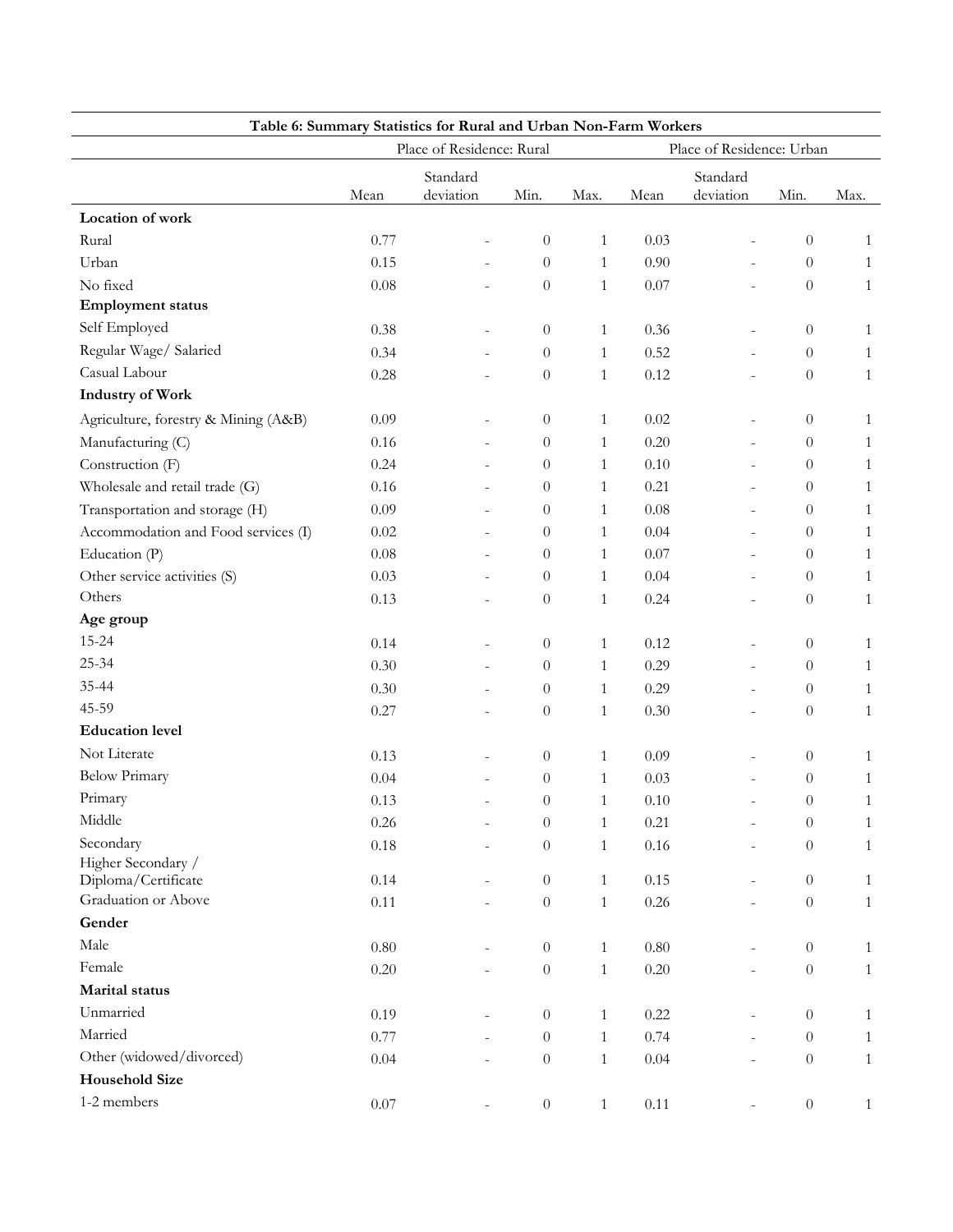| 3-5 members          | 0.66     | $\overline{\phantom{a}}$ | $\theta$         | $\mathbf{1}$ | 0.65     | $\overline{\phantom{a}}$ | $\theta$         | $\mathbf{1}$ |
|----------------------|----------|--------------------------|------------------|--------------|----------|--------------------------|------------------|--------------|
| 6-10 members         | 0.26     | $\overline{\phantom{a}}$ | $\theta$         | $\mathbf{1}$ | 0.23     | $\overline{\phantom{a}}$ | $\theta$         | $\mathbf{1}$ |
| More than 10 members | $0.02\,$ | $\blacksquare$           | $\boldsymbol{0}$ | $\mathbf{1}$ | 0.02     | $\overline{\phantom{a}}$ | $\theta$         | $\mathbf{1}$ |
| Religion             |          |                          |                  |              |          |                          |                  |              |
| Hindu                | 0.74     | $\overline{\phantom{a}}$ | $\theta$         | $\mathbf{1}$ | 0.73     | $\overline{\phantom{a}}$ | $\theta$         | $\mathbf{1}$ |
| Muslim               | 0.14     | $\overline{\phantom{a}}$ | $\theta$         | 1            | 0.16     | $\overline{\phantom{a}}$ | $\theta$         | $\mathbf{1}$ |
| Christian            | 0.07     | $\overline{\phantom{a}}$ | $\theta$         | 1            | 0.07     | $\overline{\phantom{a}}$ | $\theta$         | 1            |
| Sikh                 | 0.03     | $\overline{\phantom{a}}$ | $\theta$         | $\mathbf{1}$ | 0.02     | $\overline{\phantom{a}}$ | $\theta$         | $\mathbf{1}$ |
| Others               | 0.02     | $\overline{\phantom{a}}$ | $\boldsymbol{0}$ | $\mathbf{1}$ | 0.02     | $\overline{\phantom{a}}$ | $\theta$         | $\mathbf{1}$ |
| Social Group         |          |                          |                  |              |          |                          |                  |              |
| Scheduled Tribe      | 0.15     | $\overline{\phantom{a}}$ | $\theta$         | $\mathbf{1}$ | $0.08\,$ | $\overline{\phantom{a}}$ | $\theta$         | $\mathbf{1}$ |
| Scheduled Caste      | 0.22     | $\overline{\phantom{a}}$ | $\overline{0}$   | 1            | 0.14     | $\overline{\phantom{a}}$ | $\theta$         | 1            |
| Other backward class | 0.39     | $\overline{\phantom{a}}$ | $\boldsymbol{0}$ | $\mathbf{1}$ | 0.40     | $\overline{\phantom{a}}$ | $\theta$         | $\mathbf{1}$ |
| Others               | 0.23     | $\overline{\phantom{a}}$ | $\theta$         | $\mathbf{1}$ | 0.38     | $\overline{\phantom{a}}$ | $\boldsymbol{0}$ | $\mathbf{1}$ |
| <b>Observations</b>  | 40596    |                          |                  |              | 53929    |                          |                  |              |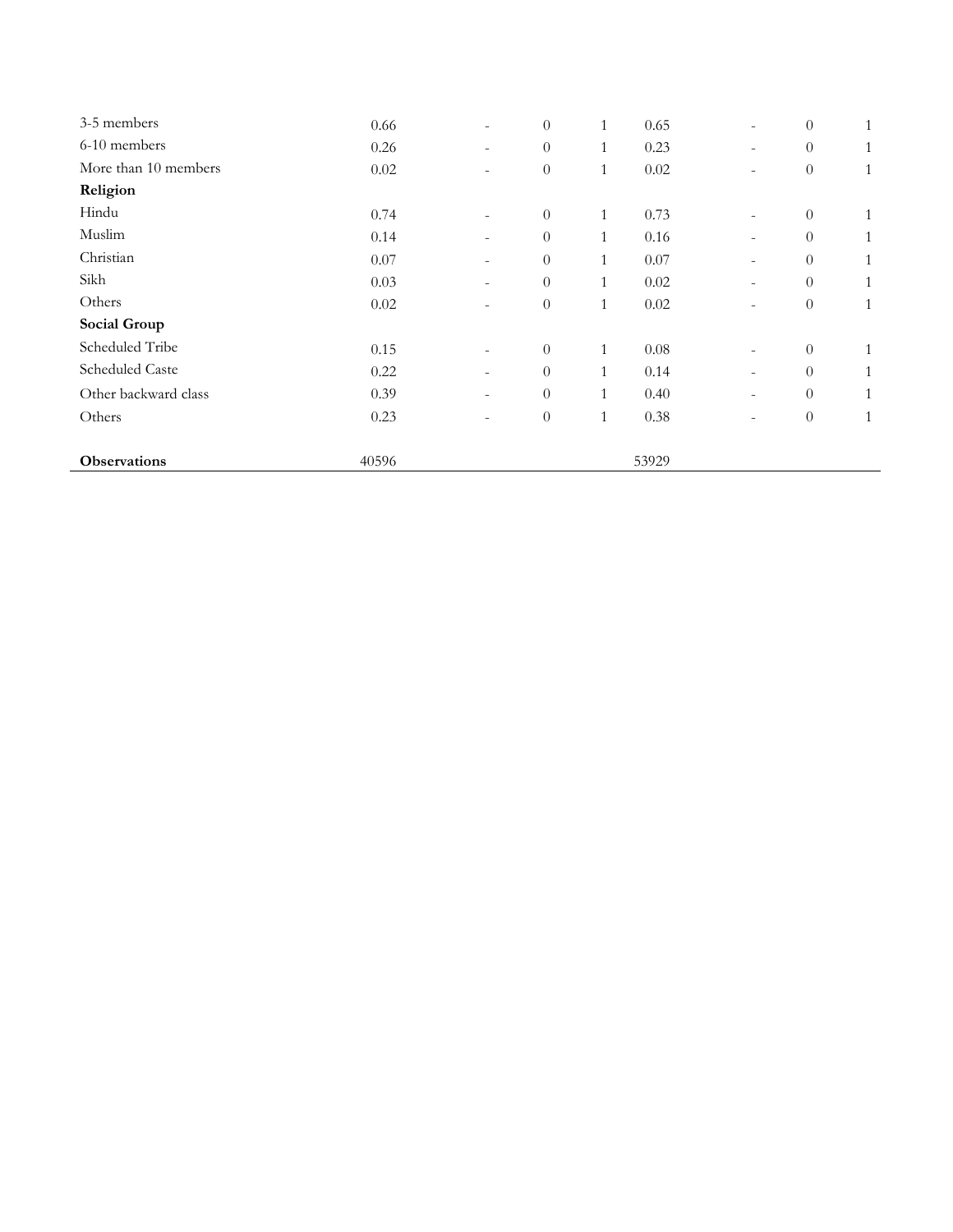#### **Table 7: Relative Risk Ratio (RRR) from Multinomial Model: Workplace Location of Rural and Urban Non-Farm Workers**

| <b>Rural Sample</b>             |                                       |       |                        |       |  |  |  |  |  |
|---------------------------------|---------------------------------------|-------|------------------------|-------|--|--|--|--|--|
|                                 | <b>Base Category: Rural Workplace</b> |       |                        |       |  |  |  |  |  |
|                                 | Urban Work Place                      |       | No Fixed Place of Work |       |  |  |  |  |  |
|                                 | <b>RRR</b>                            | SЕ    | <b>RRR</b>             | SЕ    |  |  |  |  |  |
| Rural Unemployment Rate         | $1.020***$                            | 0.007 | $1.046***$             | 0.009 |  |  |  |  |  |
| Urban Unemployment Rate         | $0.997***$                            | 0.001 | $0.988***$             | 0.002 |  |  |  |  |  |
| Proportion of Rural Occupations | $1.021***$                            | 0.003 | $1.022***$             | 0.004 |  |  |  |  |  |
| Proportion of Urban Occupations | $1.025***$                            | 0.004 | $1.009*$               | 0.005 |  |  |  |  |  |
| $N = 40596$                     |                                       |       |                        |       |  |  |  |  |  |

|                                 | Urban Sample     |       |                                       |       |
|---------------------------------|------------------|-------|---------------------------------------|-------|
|                                 |                  |       | <b>Base Category: Urban Workplace</b> |       |
|                                 | Rural Work Place |       | No Fixed Place of Work                |       |
|                                 | <b>RRR</b>       | SЕ    | <b>RRR</b>                            | SЕ    |
| Rural Unemployment Rate         | $0.929***$       | 0.013 | $1.066***$                            | 0.009 |
| Urban Unemployment Rate         | 1.001            | 0.002 | $0.988***$                            | 0.002 |
| Proportion of Rural Occupations | $1.015***$       | 0.006 | 0.999                                 | 0.004 |
| Proportion of Urban Occupations | $0.975***$       | 0.008 | $0.965***$                            | 0.005 |
|                                 |                  |       |                                       |       |

 $N = 53,929$ 

**Notes**: State dummies included. Omitted category is proportion of occupations that can be classified as diffuse. The unemployment rate and the proportion of rural and urban occupations are measured at the level of National Sample Survey Region.

\*\*\*Significant at 1 percent, \*Significant at 10 percent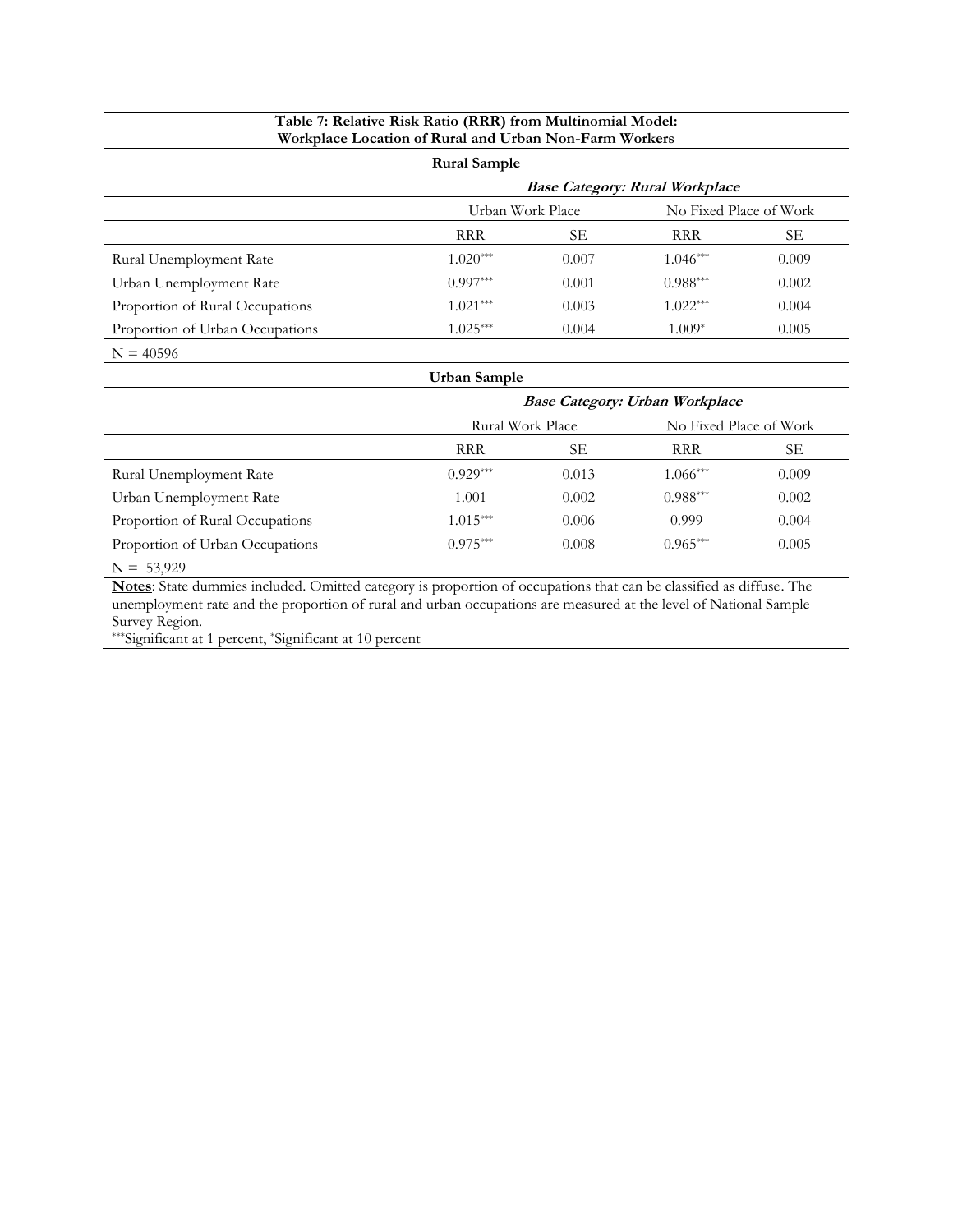|                                           | workplace location of Kural Inon-Farm workers |          | <b>Base Category: Rural Workplace</b> |          |
|-------------------------------------------|-----------------------------------------------|----------|---------------------------------------|----------|
|                                           | Urban Work Place                              |          | No Fixed Place of Work                |          |
|                                           | <b>RRR</b>                                    | $\rm SE$ | <b>RRR</b>                            | $\rm SE$ |
| Rural Unemployment Rate                   | $1.024***$                                    | 0.007    | $1.034***$                            | 0.010    |
| Urban Unemployment Rate                   | $0.994***$                                    | 0.001    | $0.987***$                            | 0.002    |
| Proportion of Rural Occupations           | $1.022***$                                    | 0.003    | $1.025***$                            | 0.005    |
| Proportion of Urban Occupations           | $1.017***$                                    | 0.004    | $1.019***$                            | 0.006    |
| Principal Status: Regular Wage / Salaried |                                               |          |                                       |          |
| Self Employed                             | $0.207***$                                    | 0.010    | $1.647***$                            | 0.105    |
| Casual Labour                             | $0.529***$                                    | 0.031    | $2.099***$                            | 0.162    |
| Industry of Work: Construction            |                                               |          |                                       |          |
| Section AB                                | $0.217***$                                    | 0.028    | $0.722***$                            | 0.064    |
| Section C                                 | $1.498***$                                    | 0.095    | $0.335***$                            | 0.034    |
| Section G                                 | $2.155***$                                    | 0.149    | $0.373***$                            | 0.036    |
| Section H                                 | $1.448***$                                    | 0.112    | $4.930***$                            | 0.342    |
| Section I                                 | $1.948***$                                    | 0.202    | $0.500***$                            | 0.090    |
| Section O                                 | 0.981                                         | 0.091    | $0.000^{***}$                         | 0.000    |
| Section P                                 | $0.452***$                                    | 0.041    | $0.044***$                            | 0.019    |
| Section Q                                 | $1.464***$                                    | 0.161    | $0.383***$                            | 0.129    |
| Section S                                 | $1.318**$                                     | 0.155    | 0.972                                 | 0.124    |
| Section Others                            | $1.388***$                                    | 0.108    | 0.939                                 | 0.102    |
| Age group (15-24 years)                   |                                               |          |                                       |          |
| 25-34                                     | 0.995                                         | 0.053    | 1.124                                 | 0.083    |
| 35-44                                     | $0.894*$                                      | 0.055    | 1.023                                 | 0.084    |
| 45-59                                     | $0.879**$                                     | 0.058    | 0.930                                 | 0.081    |
| Education level (Not Literate)            |                                               |          |                                       |          |
| <b>Below Primary</b>                      | $0.782**$                                     | 0.081    | 0.954                                 | 0.095    |
| Primary                                   | 1.002                                         | 0.071    | $0.823***$                            | 0.061    |
| Middle                                    | $1.132**$                                     | 0.071    | $0.785***$                            | 0.053    |
| Secondary                                 | $1.239***$                                    | 0.082    | $0.757***$                            | 0.056    |
| Higher Secondary / Diploma/Certificate    | $1.403***$                                    | 0.097    | $0.648***$                            | 0.057    |
| Graduation or Above                       | $1.801***$                                    | 0.136    | $0.514***$                            | 0.065    |
| Gender (Male)                             |                                               |          |                                       |          |
| Female                                    | $0.823**$                                     | 0.079    | $0.292***$                            | 0.092    |
| Marital status (Unmarried)                |                                               |          |                                       |          |
| Married                                   | 0.959                                         | 0.048    | 0.969                                 | 0.064    |
| Other (widowed/divorced)                  | 0.821                                         | 0.130    | 1.011                                 | 0.175    |
| Married * Female                          | $0.467***$                                    | 0.052    | 0.778                                 | 0.259    |
| Other*Female                              | 0.839                                         | 0.176    | 0.999                                 | 0.415    |

#### **Table 8: Relative Risk Ratio (RRR) from Multinomial Model: Workplace Location of Rural Non-Farm Workers**

**Notes**: Household religion, social group, household size and state dummies are included as controls. Omitted category is proportion of occupations that can be classified as diffuse. The unemployment rate and the proportion of rural and urban occupations are measured at the level of National Sample Survey Region.  $N = 40596$ \*\*\*Significant at 1 percent, \*Significant at 10 percent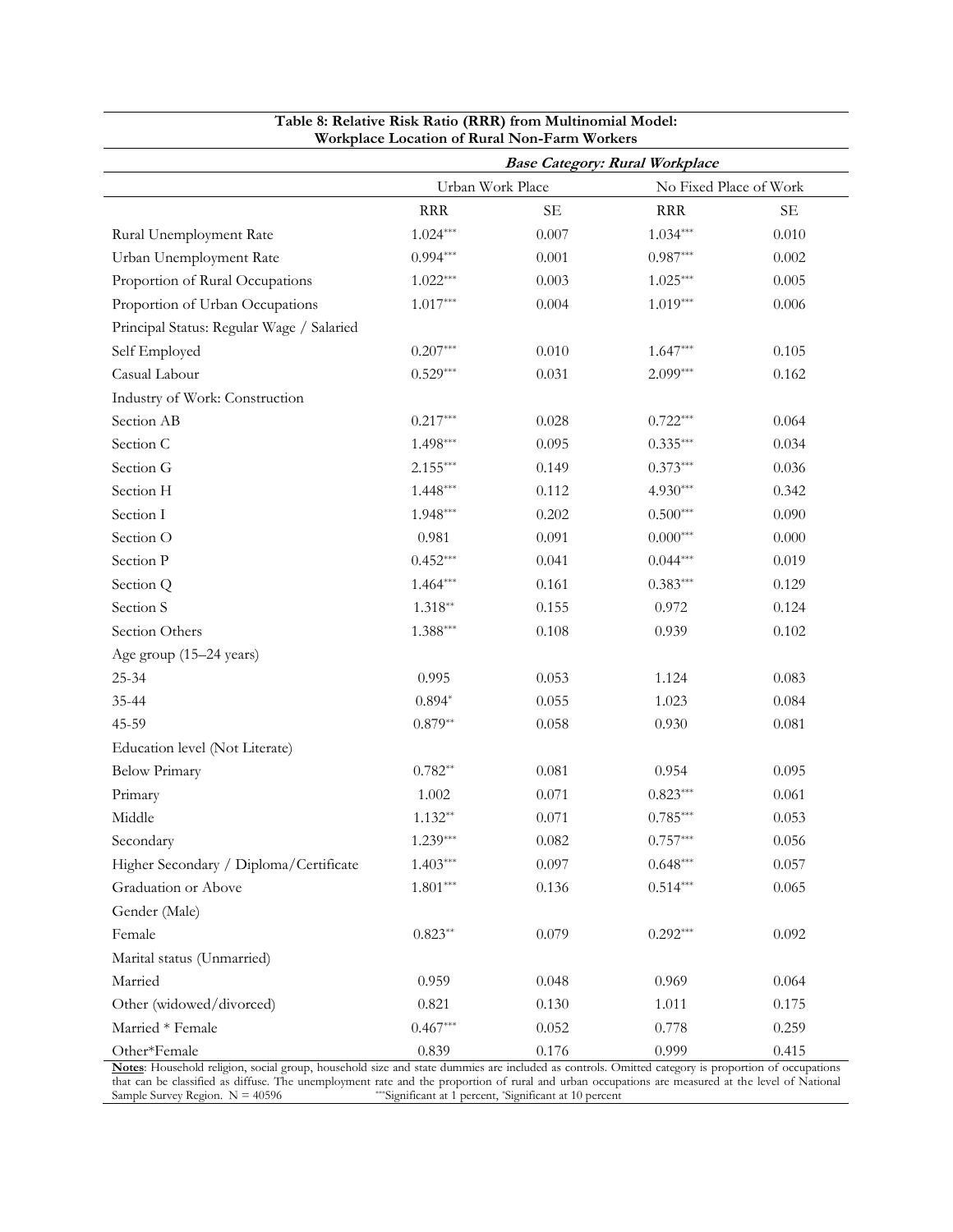|                                           | Workplace Location of Urban Non-Farm Workers |                                       |                        |       |
|-------------------------------------------|----------------------------------------------|---------------------------------------|------------------------|-------|
|                                           |                                              | <b>Base Category: Urban Workplace</b> |                        |       |
|                                           | Rural Work Place                             |                                       | No Fixed Place of Work |       |
|                                           | <b>RRR</b>                                   | <b>SE</b>                             | <b>RRR</b>             | SE    |
| Rural Unemployment Rate                   | $0.926***$                                   | 0.013                                 | $1.075***$             | 0.011 |
| Urban Unemployment Rate                   | $1.004*$                                     | 0.002                                 | $0.989***$             | 0.002 |
| Proportion of Rural Occupations           | 1.010                                        | 0.006                                 | 0.998                  | 0.004 |
| Proportion of Urban Occupations           | $0.977***$                                   | 0.008                                 | $0.978***$             | 0.006 |
| Principal Status: Regular Wage / Salaried |                                              |                                       |                        |       |
| Self Employed                             | $1.725***$                                   | 0.115                                 | $7.472***$             | 0.438 |
| Casual Labour                             | $1.639***$                                   | 0.172                                 | $7.823***$             | 0.583 |
| Industry of Work: Construction            |                                              |                                       |                        |       |
| Section AB                                | $2.748***$                                   | 0.378                                 | $1.303***$             | 0.136 |
| Section C                                 | 0.957                                        | 0.103                                 | $0.229***$             | 0.020 |
| Section G                                 | $0.676***$                                   | 0.076                                 | $0.438***$             | 0.031 |
| Section H                                 | $0.692**$                                    | 0.108                                 | $4.853***$             | 0.320 |
| Section I                                 | $0.480***$                                   | 0.096                                 | $0.598***$             | 0.065 |
| Section P                                 | $2.029***$                                   | 0.267                                 | $0.159***$             | 0.055 |
| Section S                                 | $0.520***$                                   | 0.103                                 | $0.830*$               | 0.083 |
| Section Others                            | $0.594***$                                   | 0.072                                 | $0.796***$             | 0.065 |
| Age group (15-24 years)                   |                                              |                                       |                        |       |
| 25-34                                     | 1.072                                        | 0.119                                 | 0.999                  | 0.075 |
| 35-44                                     | 1.101                                        | 0.133                                 | 1.011                  | 0.084 |
| 45-59                                     | 1.156                                        | 0.141                                 | 0.922                  | 0.078 |
| Education level Not Literate)             |                                              |                                       |                        |       |
| <b>Below Primary</b>                      | $0.737*$                                     | 0.136                                 | 0.926                  | 0.091 |
| Primary                                   | 0.857                                        | 0.108                                 | 0.988                  | 0.072 |
| Middle                                    | $0.822*$                                     | 0.093                                 | $0.794***$             | 0.052 |
| Secondary                                 | 0.980                                        | 0.115                                 | $0.757***$             | 0.054 |
| Higher Secondary / Diploma/Certificate    | 1.156                                        | 0.136                                 | $0.545***$             | 0.043 |
| Graduation or Above                       | 1.150                                        | 0.132                                 | $0.298***$             | 0.027 |
| Gender (male)                             |                                              |                                       |                        |       |
| Female                                    | 0.882                                        | 0.141                                 | $0.332***$             | 0.078 |
| Marital status (Unmarried)                |                                              |                                       |                        |       |
| Married                                   | 1.086                                        | 0.102                                 | 0.961                  | 0.061 |
| Other (widowed/divorced)                  | 1.436                                        | 0.352                                 | 1.004                  | 0.161 |
| Married * Female                          | 1.129                                        | 0.196                                 | 1.147                  | 0.285 |
| Other*Female                              | 0.741                                        | 0.237                                 | 1.422                  | 0.441 |

# **Table 9: Relative Risk Ratio (RRR) from Multinomial Model:**

**Notes**: Household religion, social group, household size and state dummies are included as controls. Omitted category is proportion of occupations that can be classified as diffuse. The unemployment rate and the proportion of rural and urban occupations are measured at the level of National Sample Survey Region. N = 53929 \*\*\*\*Significant at 1 percent, \*Significant at 10 percent